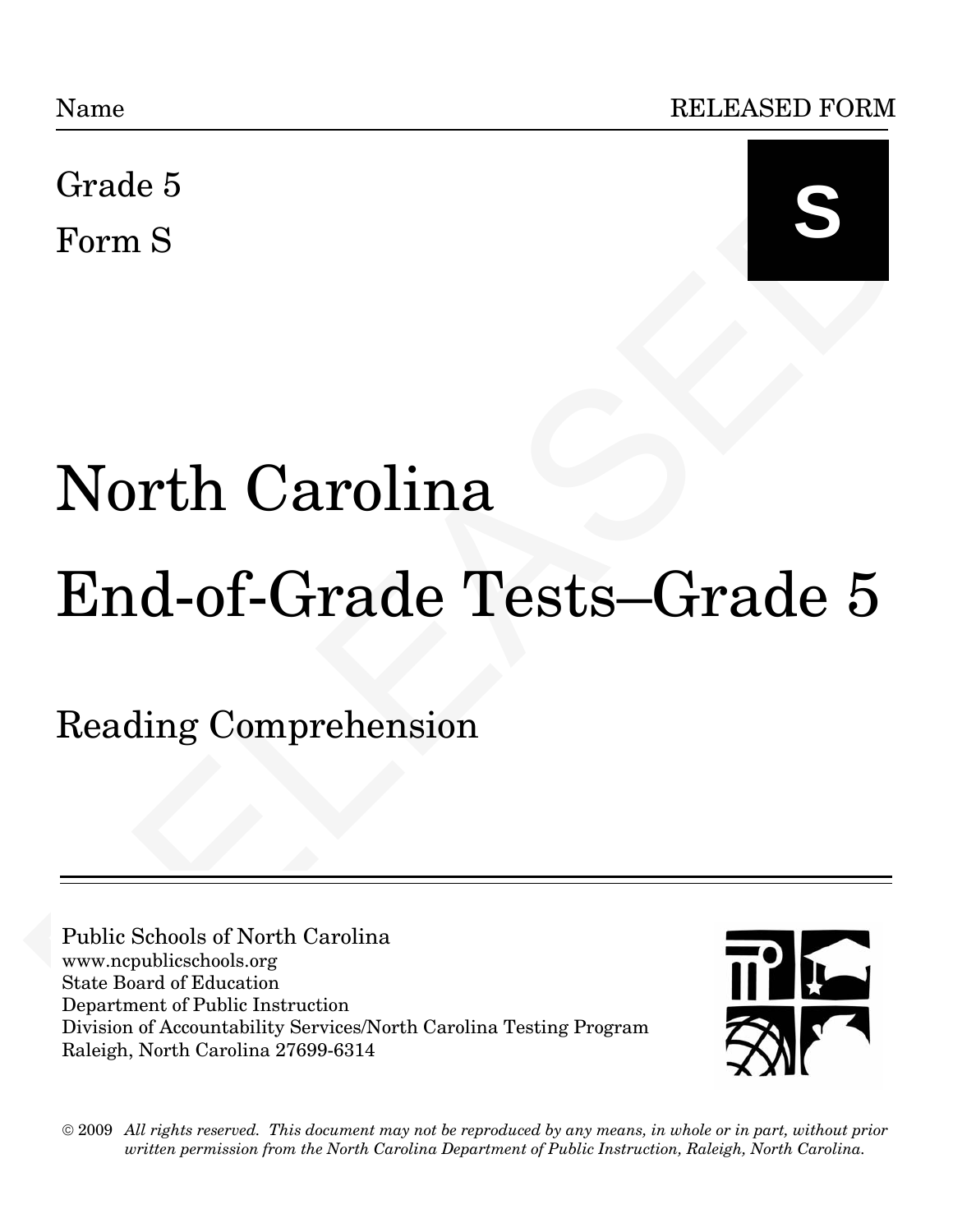A girl named Red finds a turtle while on summer vacation at her cousins' country home.

# **Box Turtle**

*by Nola Thacker* 

Something orange and black, with a<br>meeting orange and black, with a<br>meeting range and black, with a<br>meeting her in both hands. The ping to call with red to give us the variable place in<br>the control of the box turtle befor Something orange and black, with a piece of grass hanging from its mouth, was watching her with red eyes as she worked. She almost touched the box turtle before she saw it waiting still as a stone amid the yellow squash. When she picked it up, the turtle pulled its head and feet back into its shell with a pop. Red put down the can and took the turtle back to the house.

 Tired of looking for puzzle pieces, Carrie Mae had come out onto the porch and was drawing the pier and the bay from the perspective of the porch. The pier looked like a ladder.

"Look what I found," said Red.

 "A box turtle!" exclaimed Carrie Mae. She pushed her pencil and paper away and stood up to examine it. "Come on. I bet we have a box in the pantry to put him in."

 "Her, I think." Red followed Carrie Mae to the kitchen.

 The pantry smelled like the garden, but dryer and stronger. Aunt Phoebe and Margaret Jones kept net bags of herbs drying there. Every few months, they emptied a different set of jars and filled them with freshly dried herbs, and put on labels with dates that Tralice wrote with green ink in script.

 "Red found a box turtle," said Carrie Mae as they came back through the dining room, where Aunt Phoebe and Tralice were studying the pieces of a jumper laid out on the table. "May we have this grocery box to keep her in?"

 "Let me see," Tralice commanded. She took the turtle and turned her around and around until Red grew uneasy.

"Give her back. She's mine."

 "It's okay, Red," said Tralice. "Don't get so excited. I'm only looking at her."

 Red reached over and took the turtle, cradling her in both hands. "I'm going to call her Paint."

 "You should call her Halloween, because she is orange and black," said Tralice.

 Aunt Phoebe said, "You can use the box. She's a beautiful turtle, or tortoise, rather. Those markings are for protection in her home in the woods. Of course, she won't need them in a box."

 "I'll fix the box up. She'll like it," said Red.

 "I like Halloween, but Paint is a good name, too," said Carrie Mae.

 Red wouldn't admit that Halloween was a good name. Tralice was too bossy to be given that satisfaction. "Paint, her name is Paint."

 "Well, you should get some grass to put in the box with her," Tralice said. "Shouldn't she, Mother?"

 "I know that," said Red. "She's *my* turtle. But you can hold her, Carrie Mae, anytime you want to."

 "Why don't you put Paint in the box, and put the box in the corner of the porch. Then you can go and get some grass to line it with," Aunt Phoebe suggested.

 "Okay," said Red. "Don't worry, Tralice. Carrie Mae and I'll take care of it."

 "Honestly," said Tralice. "I suppose it's all right if I look at your old turtle?"

"Maybe," said Red. "Let's go, Carrie."

At first Paint didn't move at all. Then, as they all crouched by the box without moving or speaking, she poked her head out of her shell. She craned her neck and then pushed her way through the thick, damp grass lining her box until she reached one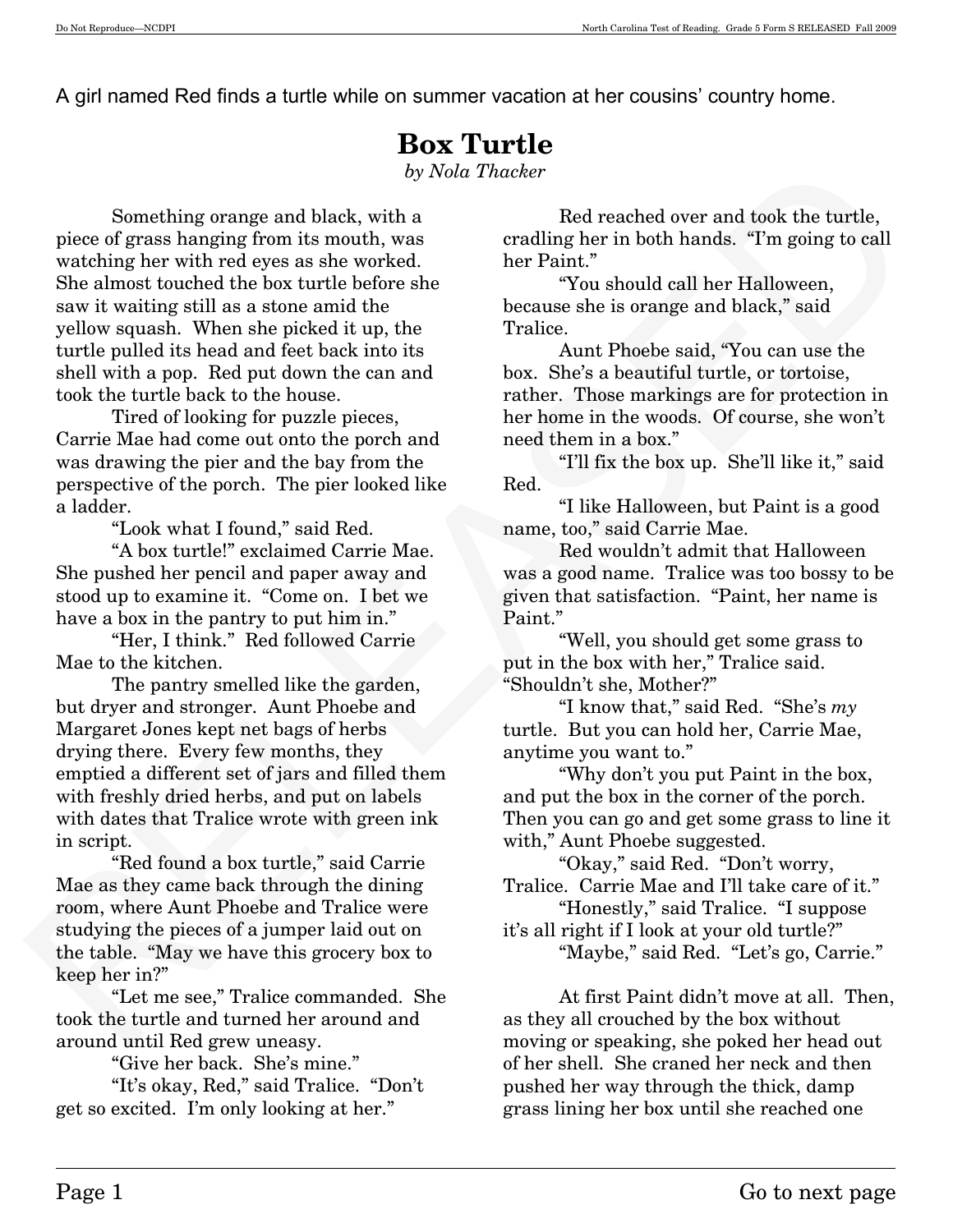side. Then slowly, slowly, she turned and walked until she bumped into another side of the box. She bumped from one side to the other, over and over, until the sound of Joe's and Uncle Herman's footsteps as they came into the house made her retreat into her shell.

big turtle race, maybe for the Fourth of July picnic at the community center, and charge entry fees and sell tickets and give prizes. We could—"

| shell. | other, over and over, until the sound of Joe's<br>and Uncle Herman's footsteps as they came<br>into the house made her retreat into her<br>Joe liked Paint immediately. "Wow!<br>A box turtle! What are you going to do with<br>him? We could make turtle soup. I could<br>look it up."<br>Carrie Mae turned to Joe in pained<br>surprise. "You can't eat a turtle! Especially<br>not one you know!"<br>"Aw, Carrie, I know that. Some people<br>will believe anything. I was just joking.<br>Listen, let's go find another turtle and we<br>could have a turtle race. Or listen, we could<br>train this one, and put up signs and have a | We could— $\ddot{\ }$<br>"Joe, she's a box turtle, not a racing<br>turtle, and she's mine. And she's not for<br>dinner, either," Red said. "Her name is<br>Paint."<br>"One turtle's probably not enough for<br>soup anyway," said Joe.<br>Uncle Herman bent forward a little to<br>study Paint. "A turtle in a box is more<br>properly a boxed turtle. Do you know the<br>poem about a robin redbreast in a cage<br>putting heaven in a rage?"<br>"No." said Red. Uncle Herman's tone<br>of voice sounded very much like Aunt<br>Phoebe's had, and Red didn't like it. |
|--------|-------------------------------------------------------------------------------------------------------------------------------------------------------------------------------------------------------------------------------------------------------------------------------------------------------------------------------------------------------------------------------------------------------------------------------------------------------------------------------------------------------------------------------------------------------------------------------------------------------------------------------------------|------------------------------------------------------------------------------------------------------------------------------------------------------------------------------------------------------------------------------------------------------------------------------------------------------------------------------------------------------------------------------------------------------------------------------------------------------------------------------------------------------------------------------------------------------------------------|
| 1.     | Which word <b>best</b> describes Red?<br>calm<br>A<br>B<br>humorous<br>$\mathbf C$<br>lazy<br>D<br>proud                                                                                                                                                                                                                                                                                                                                                                                                                                                                                                                                  | 3.<br>Why does Red name the turtle Paint?<br>Red is an artist.<br>A<br>B<br>Carrie Mae suggests it.<br>$\mathbf C$<br>The turtle is a paint turtle.<br>D<br>The turtle has a colorful shell.                                                                                                                                                                                                                                                                                                                                                                           |
| 2.     | Where did Red find the turtle?<br>A in a box<br>on the porch<br>B<br>$\mathbf C$<br>in the garden<br>in the kitchen<br>D                                                                                                                                                                                                                                                                                                                                                                                                                                                                                                                  | What does Tralice do that suggests<br>4.<br>she is bossy?<br>Tralice works with her mother.<br>$\bf{A}$<br>B<br>Tralice demands to see the turtle.<br>Tralice looks at the turtle for a<br>$\mathbf C$<br>long time.<br>D<br>Tralice asks Red's permission to<br>see the turtle.                                                                                                                                                                                                                                                                                       |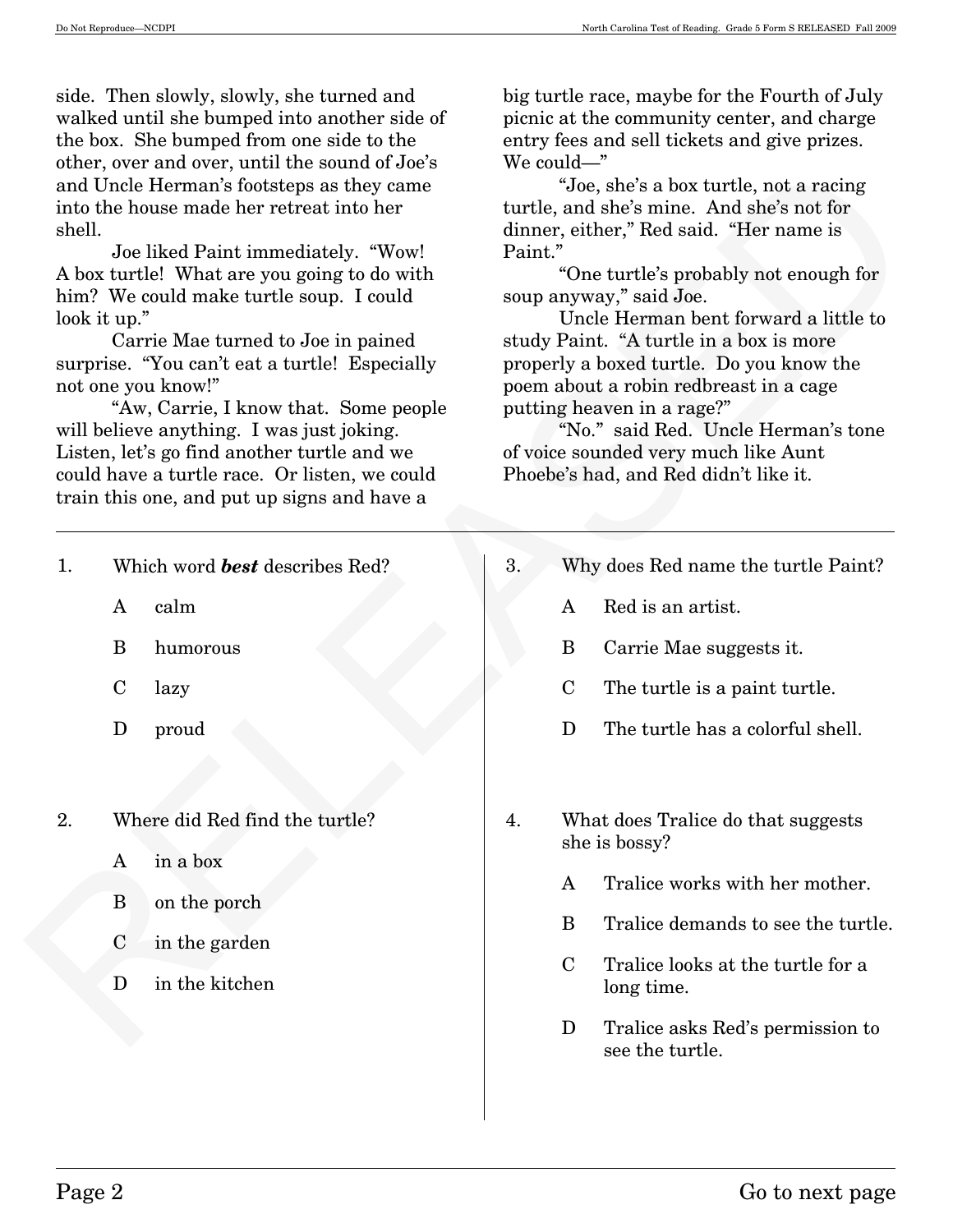- 5. Why does Red not want to admit that Halloween is a good name for the turtle?
	- A Red likes the name Paint better.
	- B Red thinks Carrie Mae gets too bossy.
	- C Red does not like the colors orange and black.
	- D Red does not want to give Tralice the satisfaction.
- 6. How can Joe *best* be described?
	- A Joe is cautious.
	- B Joe likes to tease.
	- C Joe is a gardener.
	- D Joe likes to cook.
- 7. How is Uncle Herman's opinion of the turtle different from Red's?
	- A He considers turtles unclean, but Red likes to touch them.
	- B He finds the turtle uninteresting, while Red finds her fascinating.
- A Red likes to to name Paint better.<br>
B Red times to touch them.<br>
D Rel does not like the colors<br>
C Red does not like the colors<br>
C Red does not like the colors<br>
C Regress with Jose that turning.<br>
C Red does not want to gi C He agrees with Joe that turtles are edible, and Red objects to that idea.
	- D He thinks it is wrong to confine the turtle, but Red wants to keep her as a pet.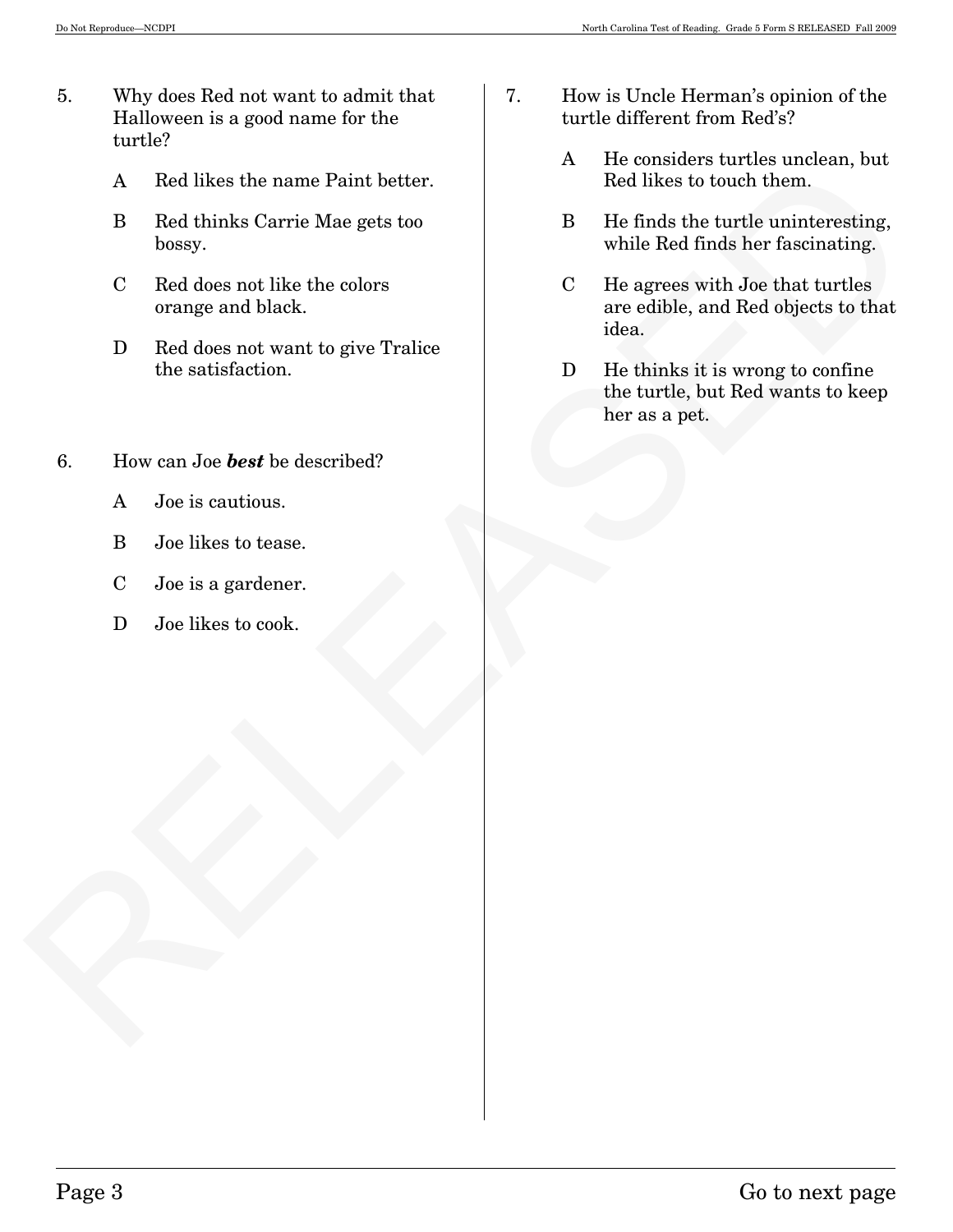# **Goaltending**

*by Janae J. Carter* 

Do you know what you'll be doing in 25 years? I do!

I want to be a writer, a ballerina, an inventor, a social worker, and mayor of New York City. My future is no great mystery to me, and yours doesn't have to be a mystery either! All it takes is a goal, a little planning, and a lot of self-confidence.

I get excited when I think about what I can do, and so should you. Every dream can become a reality if you work at it. You don't have to limit yourself to doing just one thing. I want to do lots of things, like Benjamin Franklin. He was a writer, an inventor, a politician, and a scientist.

Having a goal, something you really want to do, is a good place to start in solving the mystery of your future. It gives you something to work toward. Your goal may seem impossible at first, but if you break it down, it won't seem so hard. Remember, a goal is something you really want to do, not what someone else wants you to do.

One of my goals is to write books. My favorite author is Phyllis Wheatley. She was sold into slavery from her home in West Africa when she was 8 years old. She refused to give up her dream of writing. When I read about her and how she achieved her writing success, I was amazed at what you can do if you try. I made a small goal to write every day, even when I'm tired. I feel great when I achieve this goal because it prepares me for my bigger goal–to write books.

 Some of your goals might be more personal. I like to write those kinds of goals in my diary. Writing them down keeps them more private, and nobody can talk me out of them. Sometimes I write a plan that shows me what I need to do step-by-step to accomplish my goals.

Do you know what you'll be doing in 25 years? I dol<br>
1 want to be a writter, a hallering, and may they writter, then dawn keeps them<br>
inventor, a social worker, and may<br>or of New more private, and noboly can talk me out o Other people can help you figure out your future, too. People who do what you want to do are your greatest resources. To find out what they do, you can volunteer to help them, do an internship, or even just talk to them. For instance, if you want to be a doctor, talk to a doctor about her goals as a child and how she prepared to become a doctor. She may be able to tell you things you hadn't considered. Visiting your parents' jobs, going to career fairs, and participating in after-school programs are other good options. The Internet and the library are great places to research organizations and programs for young people. You can also read biographies of people who inspire you, which can help you see how other people reached their goals. If you're not certain about your future, explore different careers by asking yourself what you really like to do. **-**

Be realistic when you make your goals, but allow a little room for dreaming. Remember, it's OK for your future to be a little mysterious. That's what makes it so exciting. Someday you may be an astronaut, a carpenter, an ambassador, a writer, a ballet dancer, or whatever else interests you. You may even do it all!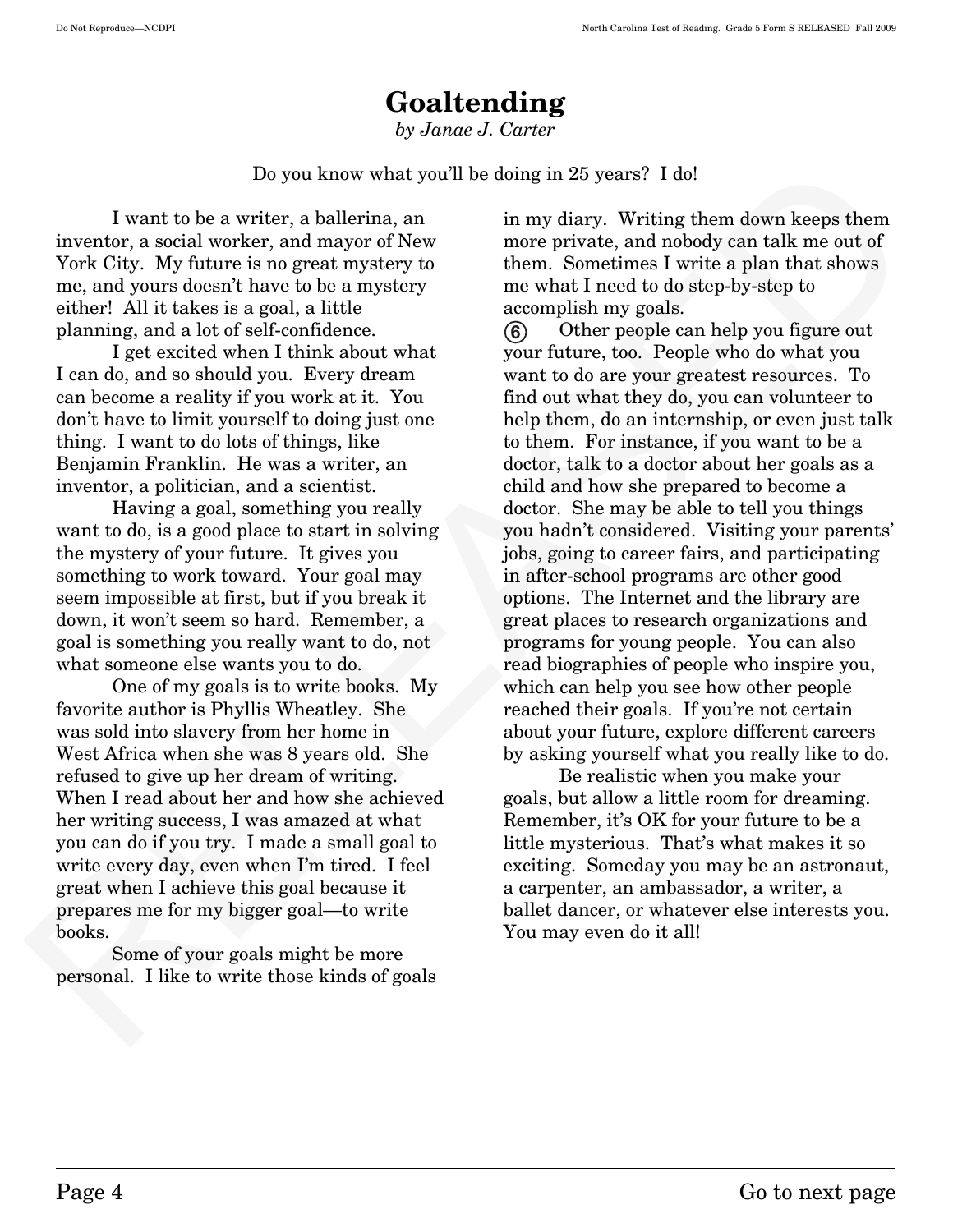- 8. The selection begins, "Do you know what you'll be doing in 25 years? I do!" What is the author's purpose in beginning the selection this way?
	- A to show that she has many talents
	- B to get the reader's attention and interest
	- C to present herself as a strong personality
	- D to make the reader question her statements
- Beginning the selection this way?<br>
A vork on several plans at once<br>
latents<br>
B to get the reader's attention and<br>
interest<br>
C to present herself us u strong<br>
personality<br>
D to make the reader question her<br>
studients Beingi 9. The author mentions Benjamin Franklin as an example of what?
	- A having many skills
	- B influencing many lives
	- C being smart about money
	- D showing great courage in conflict
- 10. According to the author, which is a good way of carrying out a plan to achieve a goal?
	- A work on several plans at once
	- B break it down into manageable steps
	- C daydream about a triumphant outcome
	- D spend a few minutes planning every day
- 11. What is the author trying to do in paragraph 6 of the selection?
	- A make the reader aware of useful resources
	- B inform the reader about the workplace
	- C encourage the reader to excel in school
	- D urge the reader to try several careers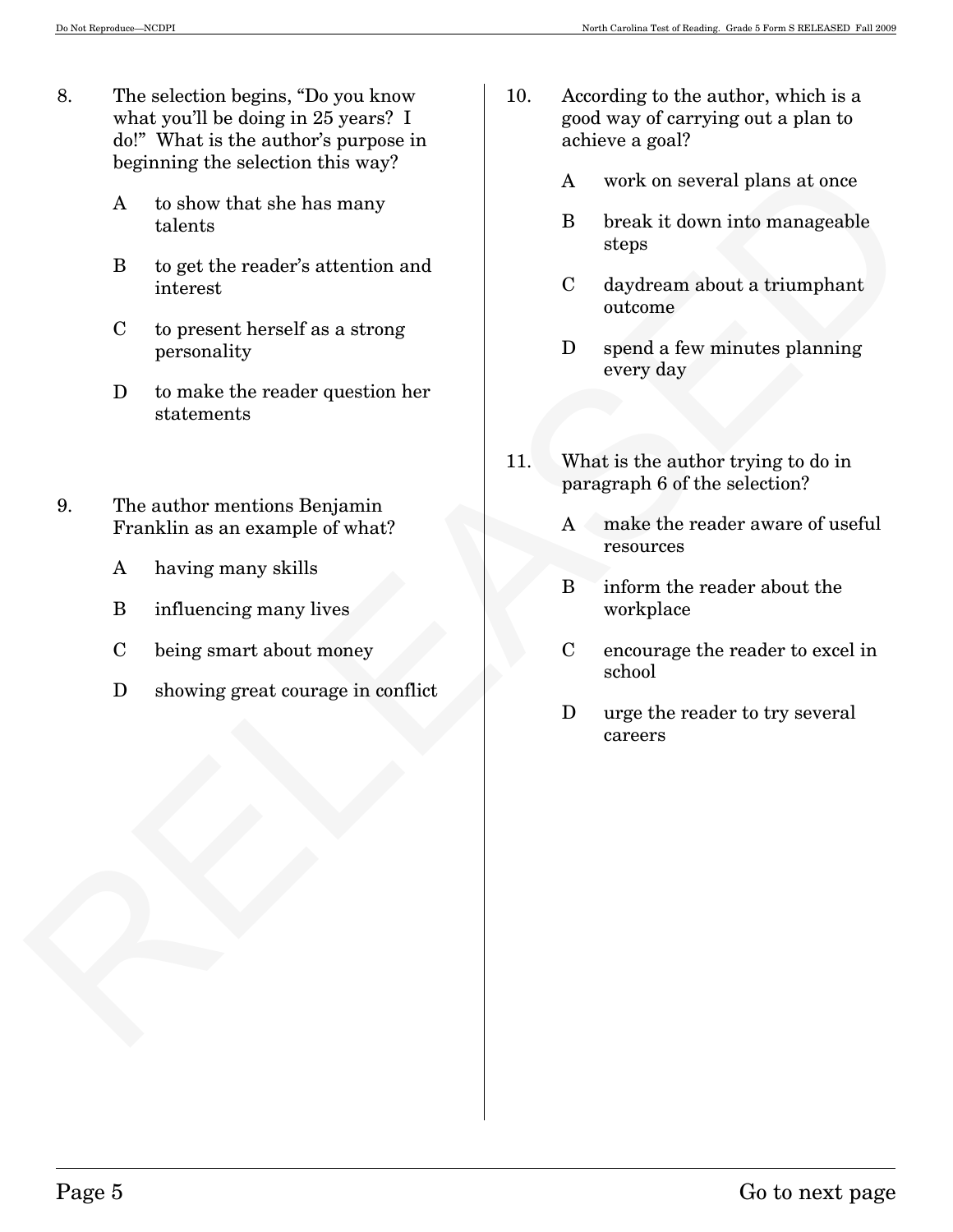- 12. The author urges readers, "Be realistic when you make your goals." Which activity would help a person do that?
	- A imitating people one admires
	- B seeking information about careers
	- C writing about hopes and dreams
	- D feeling attracted to different occupations
- RELEASED 13. What is the effect of listing multiple occupations in the opening and closing paragraphs?
	- A It demonstrates reasonable goals.
	- B It encourages people to focus on one goal.
	- C It stresses the many exciting career choices.
	- D It shows how the author combines all these careers.
- 14. Which quotation expresses an opinion of the author?
	- A "I get excited when I think about what I can do, and so should you."
	- B "He was a writer, an inventor, a politician, and a scientist."
	- C "One of my goals is to write books."
	- D "I made a small goal to write every day, even when I'm tired."
- 15. How does the author emphasize the importance of not giving up when dealing with challenging experiences?
	- A by telling the story of Phyllis Wheatley
	- B by mentioning Benjamin Franklin
	- C by describing how she uses her personal journal
	- D by advising the reader that it is all right to dream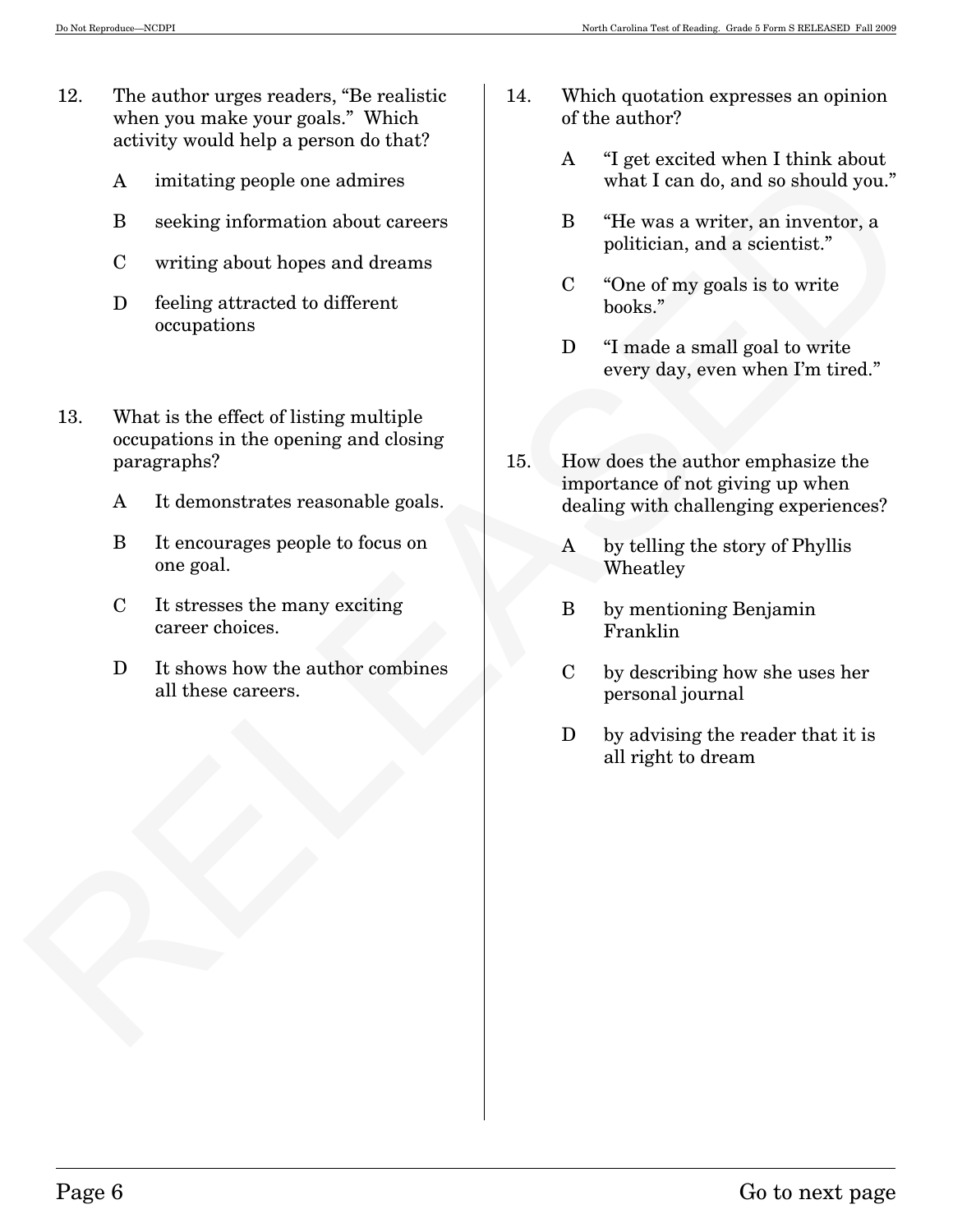# **Seneca Oil and Early America**

*by Kerry Lighty* 

What would you call a stomach remedy, a water repellent, a lamp fuel, and a squeak remover all in one? Seneca Indians and colonial settlers in northwestern Pennsylvania discovered that such a substance could be found naturally in streams. The amazing resource is called Seneca oil, which is more commonly known as petroleum or crude oil.

When would you call a stamment of the means however, Seeneca and the stamment of the stamment of the stationary of the stationary of the stationary and an expectable and a stationary and an expectation and convention and Seneca oil was named for the Seneca Indians, who collected it by skimming the substance from the top of Oil Creek and other regional streams. Early settlers later learned about this oil through contact with Native Americans who highly regarded petroleum for its medicinal purposes. The Senecas believed that swallowing small amounts of the dark liquid would soothe stomach and digestive problems. Crude oil was said to have a horrible flavor, so the taste would certainly make a person forget what his stomach felt like! Early settlers were convinced of the healing qualities of Seneca oil, too. A few bold and misguided ones even peddled the dark fluid as a remedy for all ailments common to man. "Three teaspoons, three times a day!" one ad claimed, would cure all. Hence, these peddlers–with their "snake oil"–became quite popular among the gullible people of the day.

Besides being taken internally, Seneca oil was applied to the skin as an ointment. It was spread on wounds to aid healing. George Washington's troops treated frostbite with petroleum. During the Civil War, wounded soldiers were treated with Seneca oil and herbs. Both the Senecas and the early settlers rubbed the fluid on joints to ease the pain and discomfort of rheumatism. Despite the widespread use of Seneca oil for healing purposes, the claimed effects appear to be unfounded.

When used on horses, however, Seneca oil was effective. The Seneca Indians would allow their horses to stand in shallow pools of petroleum, soaking their hoofs in the dark liquid to prevent cracking and splitting.

Crude oil had other unique uses in early America. Upon discovering that mosquitoes were repulsed by the scent of petroleum, the Senecas spread the oily liquid on their skin and created the first insect repellent.

Oil not only repels mosquitoes but water as well. Native Americans capitalized on the fact that water and oil do not mix. The Seneca and other Iroquois Indians produced an ideal war paint by mixing petroleum with paint, which made the substance immune to water. The crude oil gave the paint a "hideous, glistening appearance," according to eyewitnesses. Settlers also applied Seneca oil to wood and leather goods to preserve them from moisture damage.

Along with providing water protection, crude oil was believed to provide resistance to the sun's rays. Native Americans spread petroleum over exposed skin to protect it from the intense sunshine, making the substance a rather unique suntan lotion.

In contrast to water, Seneca oil was flammable. Native American tribes discovered that fire would burn brighter when the dark fluid was added to it. The powerful visual effects enhanced the ceremonies performed by the Seneca and other Iroquois.

Also, settlers used Seneca oil as a fuel in lamps to provide light. However, a thick, black smoke resulted from the burning of petroleum. This annoying by-product kept crude oil from widespread use as a lamp fuel. Later, the distilling of crude oil into various substances led to the advent of kerosene, a  $(9)$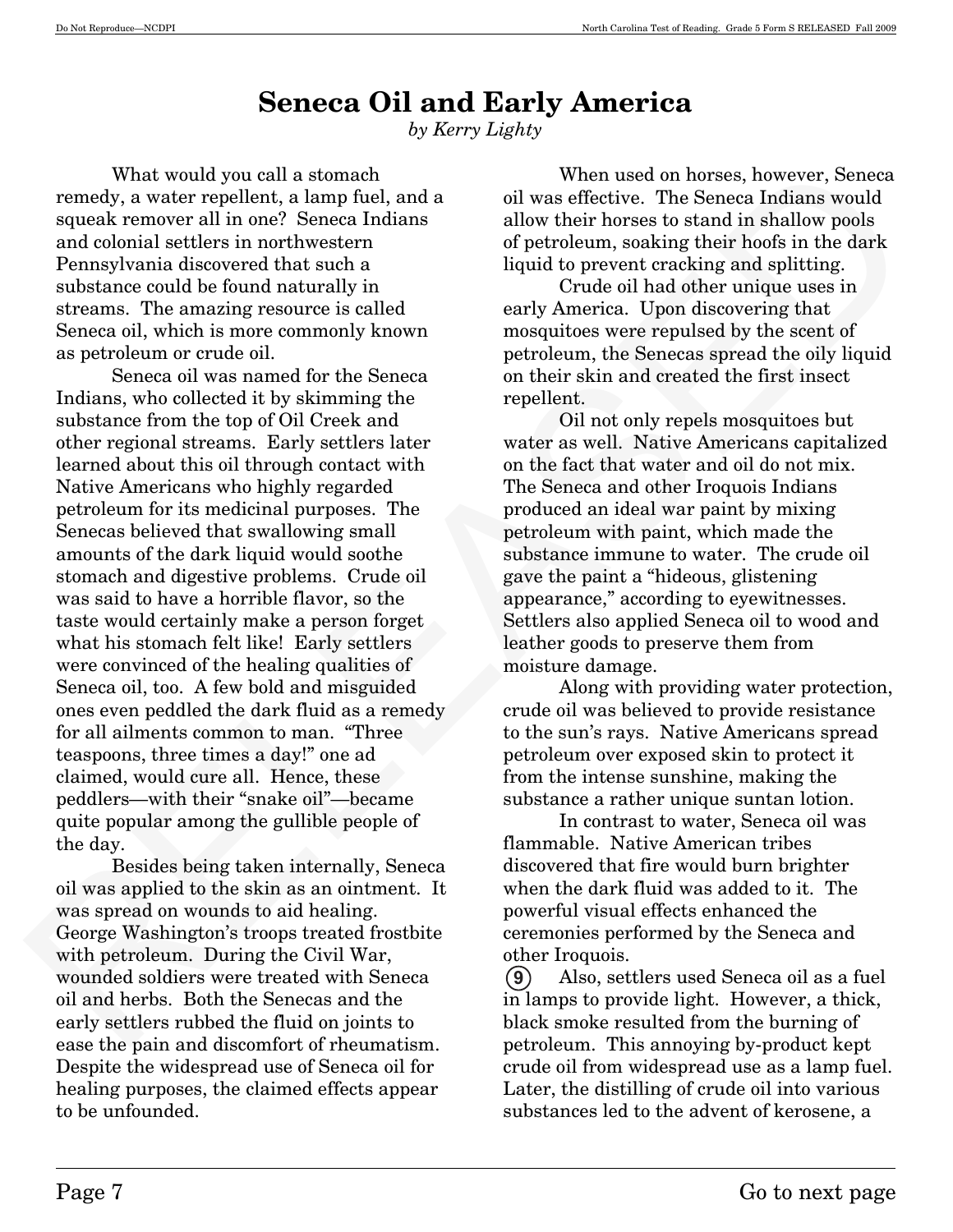product that provided good lighting without all the black smoke. In the late 1800s, kerosene replaced whale oil as the American lamp fuel of choice.

For the control of the control of the second of the second of the second of the second in the control of the proposition of the second particle of the control of the second particle of the second particle of the second pa The lubricating properties of petroleum were also known in nineteenth-century America. Many mills in the oil country of northwestern Pennsylvania used petroleum on their machine tools to reduce the friction, wear, and noise. The

- 16. In the second paragraph, what does the word *gullible* mean?
	- A confident
	- B determined
	- C highly excited
	- D easily deceived
- 17. Which would *most likely* be a use for Seneca oil by early settlers in Pennsylvania?
	- A to heat their houses
	- B to season their food
	- C to treat a cut on the leg
	- D to eliminate squeaks on an elevator

slippery substance was also applied to wagon wheels to cause them to turn more freely and to eliminate irritating squeaks.

Seneca oil, or petroleum, played an interesting role in early America, ranging from the comical to the ingenious. As a natural resource, crude oil had many worthy applications, and it is still very valuable and versatile today.

- 18. According to the selection, what was one effect of the Senecas' mixing petroleum with paint, particularly during a time of war?
	- A to look more frightening to their enemies
	- B to create new colors to fool their enemies
	- C to prevent sunburn during midday battles
	- D to provide light for nighttime battles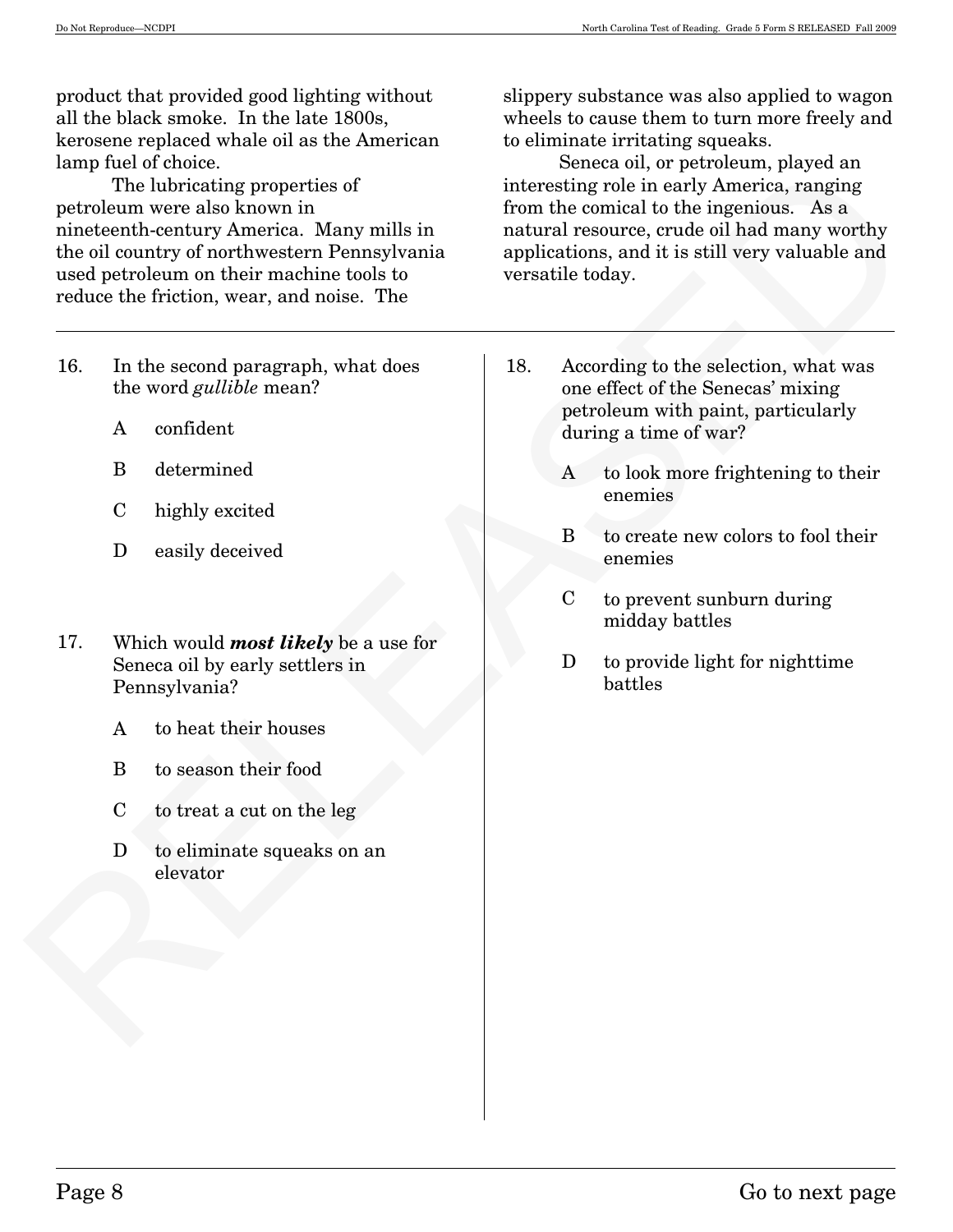19. According to the selection, which item *best* completes the graphic organizer?



- A food preservative
- B cooking grease
- C snake repellent
- D suntan lotion
- 20. In paragraph 9, what does the word *advent* mean?
	- A arrival
	- B eating
	- C farming
	- D opposition
- 21. How were the early American settlers and the Native Americans similar in their approach to Seneca oil?
	- A Both used it as lamp oil.
	- B Both thought it was poison.
	- C Both tried it for various needs.
	- D Both tried to make money from it.
- 22. Which statement about Seneca oil is *best* supported by the selection?
	- A Seneca oil was useful as an alternative to kerosene.
	- B The settlers used Seneca oil to treat a variety of illnesses.
	- C Seneca oil has been replaced by crude oil in recent times.
	- D The settlers taught Native Americans many uses for Seneca oil.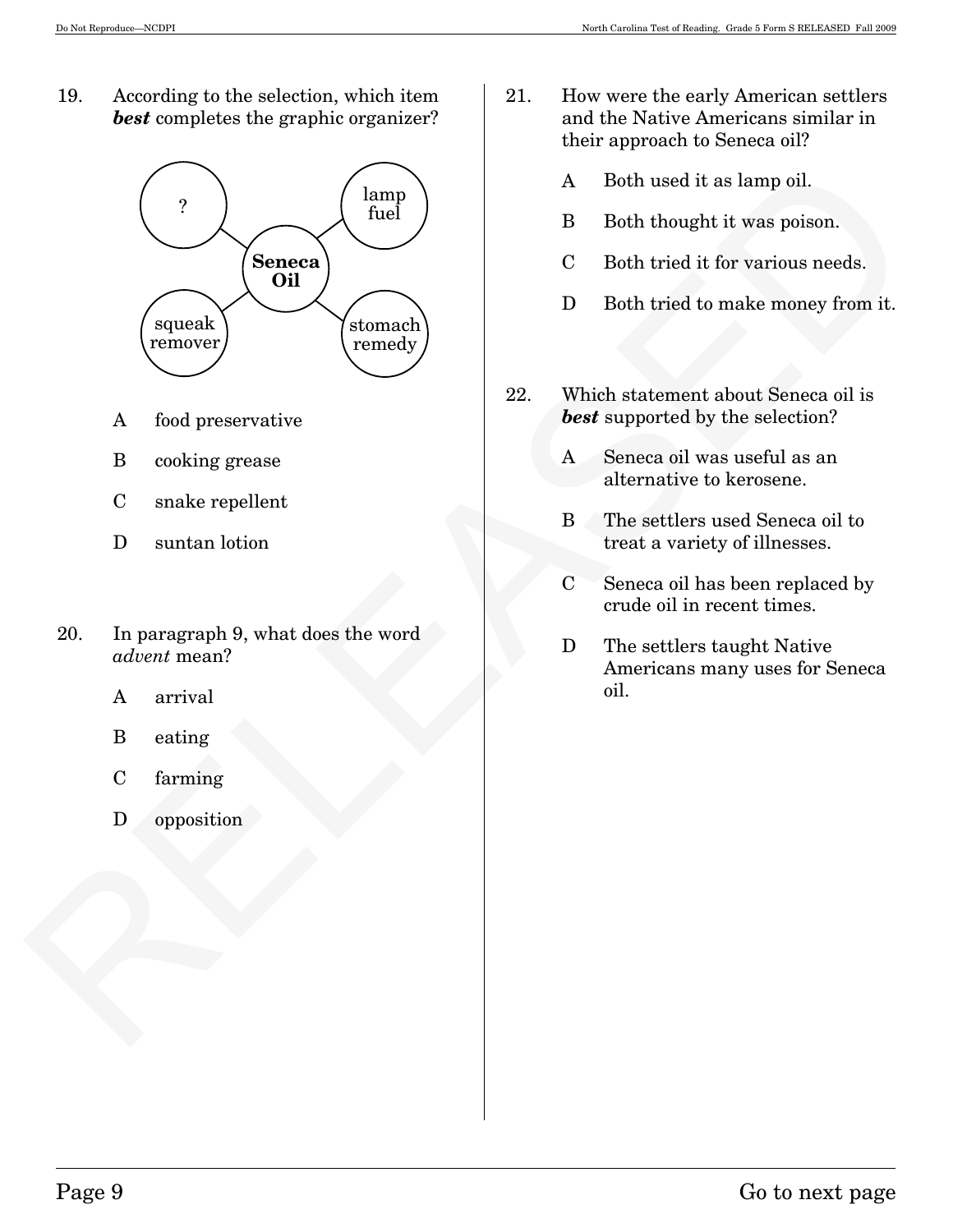## **Heat Waves**

*by Eileen Ressler* 

 Before breakfast even the sky was white hot & Then by noon all at the tar once the on the rush of a rooftops park full And bubbled & of pigeons slid a up rose the flying off glittering ghost waves filled our red band of heat from ears and from from the hoods of flooded Jocelyn's parked cars, us off sleek hair, and even our the steps her long hair was hot  $\&$  along black to the touch the gutter bangs as we sat a tiny spilling in the torrent over her last of silver brown, slab wrappers brown of & metal eyes, shade— poptops her It was a bobbing white SCORCHER! in the teeth

blast gleaming that & bright stung squealing our skin drowned & made us out in a SHRIEK! gush of

 $\begin{tabular}{lcccccc} B-bcbro \\ b-bcd & b-bcd \\ & b-bcd & b+bcd \\ & b+bcd & b+bcd \\ & b+bcd & b+bcd \\ & b+bcd & b+bcd \\ & b+bcd & b+bcd \\ & b+bcd & b+bcd \\ & b+bcd & b+bcd \\ & b+bcd & b+bcd \\ & b+bcd & b+bcd \\ & b+bcd & b+bcd \\ & b+bcd & b+bcd \\ & b+bcd & b+bcd \\ & b+bcd & b+bcd \\ & b+bcd & b+bcd \\ & b+bcd & b+bcd \\ & b+bcd & b+bcd \\ & b+bcd & b+bcd \\ & b+bcd & b$  cold water pumping up from old pipes down below the overflowing streets– IT WAS WAY COOL!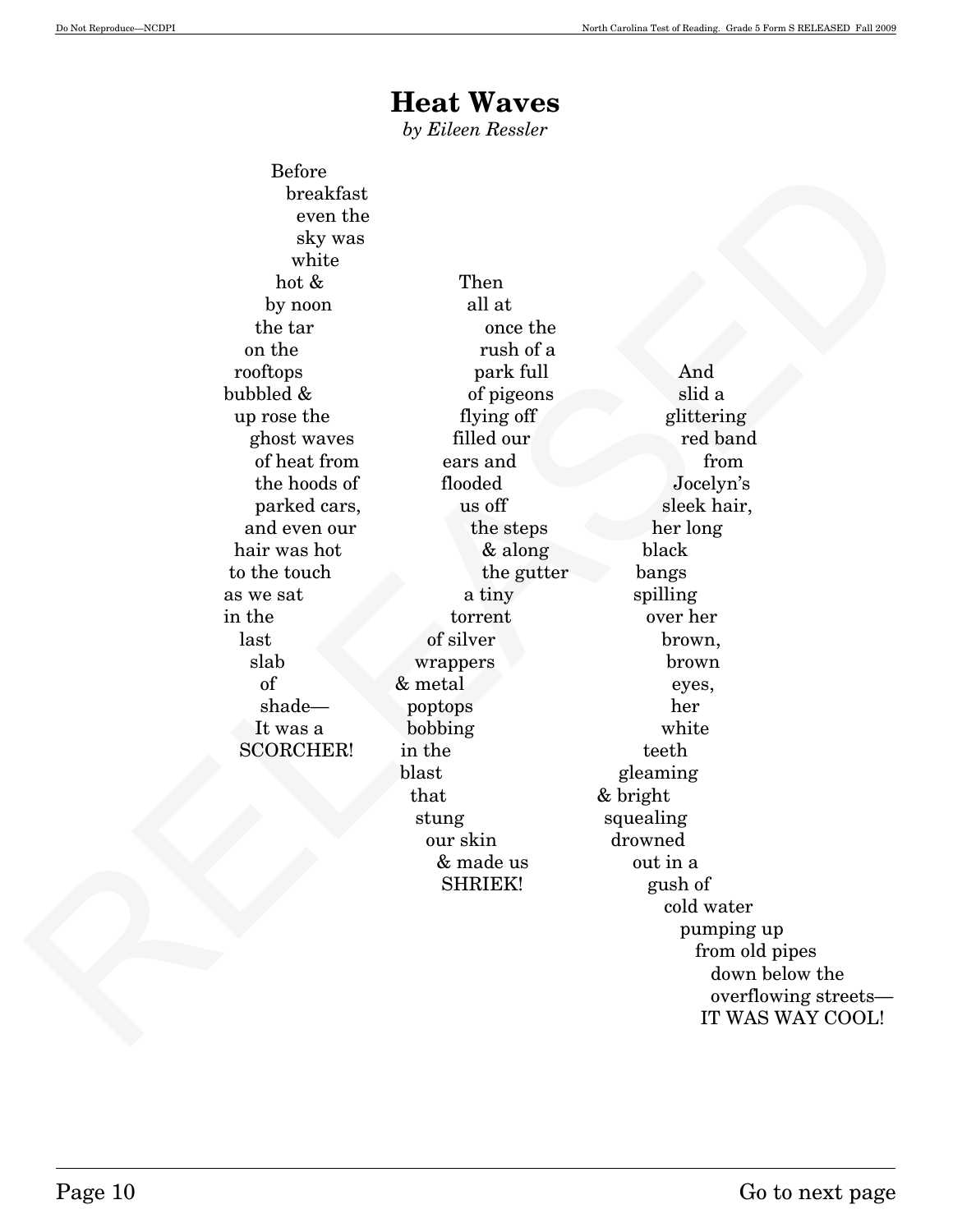- 23. Who is *most likely* the speaker in the poem?
	- A Jocelyn
	- B a bus driver
	- C a police officer
	- D one of the children
- 24. Why does the speaker refer to "ghost waves of heat"?
	- A Heat makes objects appear to glow.
	- B Heat makes some people feel dizzy.
	- C Heat rising from cars makes the air appear to move.
	- D Heat waves are another name for periods of hot weather.
- 25. How does Jocelyn show that she is surprised?
	- A She squeals.
	- B She slides her headband off.
	- C She brushes her hair from her eyes.
	- D She jumps into the cold water.
- 26. How does the arrangement of the stanzas affect the poem?
	- A It adds detail to the poem.
	- B It helps to show the subject of the poem.
	- C It makes the mood very strong and easy to guess.
	- D It breaks the poem into easy-to-read sections.
- 27. What is the effect of ending each stanza with words in capital letters?
	- A It makes the reader think of loud city noises.
	- B It gives a sense of suddenness and excitement.
	- C It offers a hint of what happens in the next stanza.
	- D It makes the reader feel sorry for the overheated children.
- A vocay<br>
1 2 (a) a hus driver<br>
C a police officer<br>
C a police officer<br>
C a police officer<br>
C b and show the subjects of the<br>
component of the behavior of the subjects of the poem.<br>
21. Why does the speaker refer to "ghost 28. What does the poet use to emphasize the emotions of the children in the poem?
	- A short lines
	- B alliteration
	- C vivid descriptions
	- D correct punctuation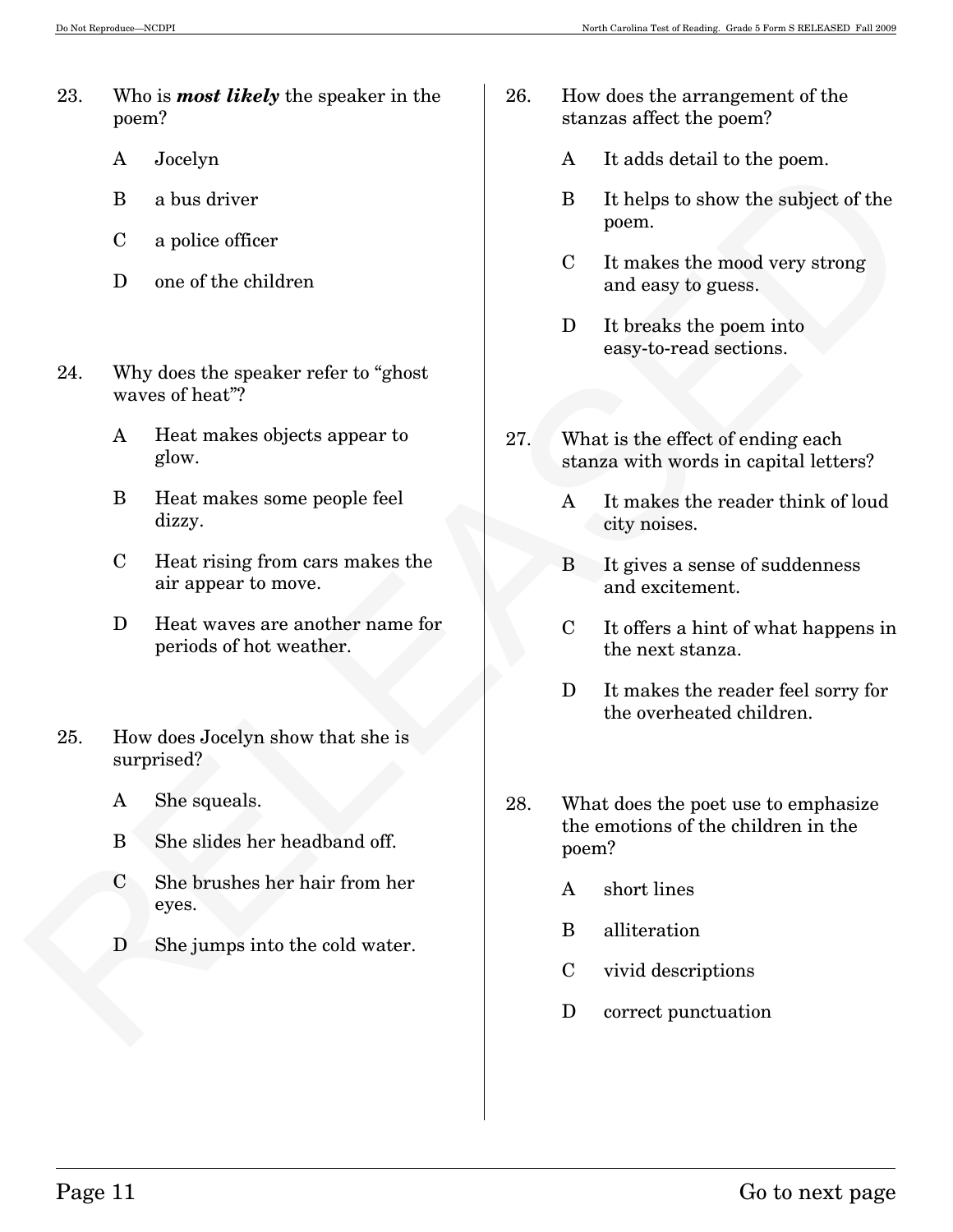- 29. Which is the *best* summary of the poem?
	- A Relief on a hot day can come unexpectedly.
	- B City parks are fun in the summer.
	- C People help those who help themselves.
	- D Water is too precious to waste.
- 30. Based on the information in the poem, which statement is *most likely* true?
	- A Jocelyn was on her way to the park.
	- B The children had been feeding pigeons.
	- C The city had been experiencing high heat.
- The children had been feeding<br>
increased by the state of the children had been feeding<br>
Despite help these who help<br>
C People help these who help<br>
C The city had been experiencing<br>
D Water is too precious to waste.<br>
D The D The day before had been cool and pleasant.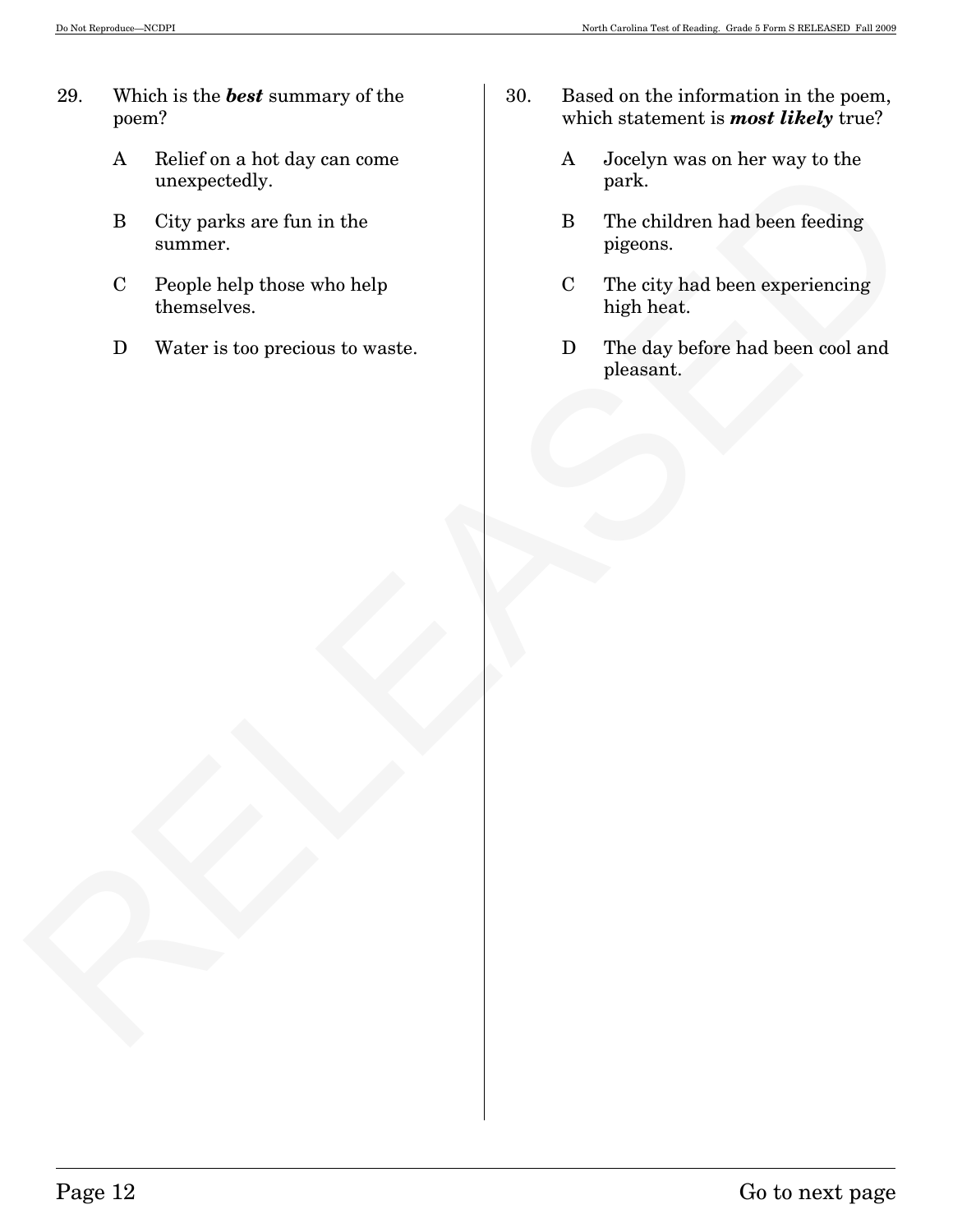# *a recipe for* **Homemade Graham Crackers**

*by Mollie Katzen*

- 31. What is the purpose of this selection?
	- A to entertain readers with a story about a snack
	- B to persuade readers to buy graham crackers
	- C to inform readers how to make a favorite snack
	- D to describe to readers the taste of graham crackers
- RELEASED 32. When a person starts this recipe, *about* how long is it before the dough is ready to be placed in the oven?
	- A about 10 minutes
	- B about 15 minutes
	- C about 25 minutes
	- D about one hour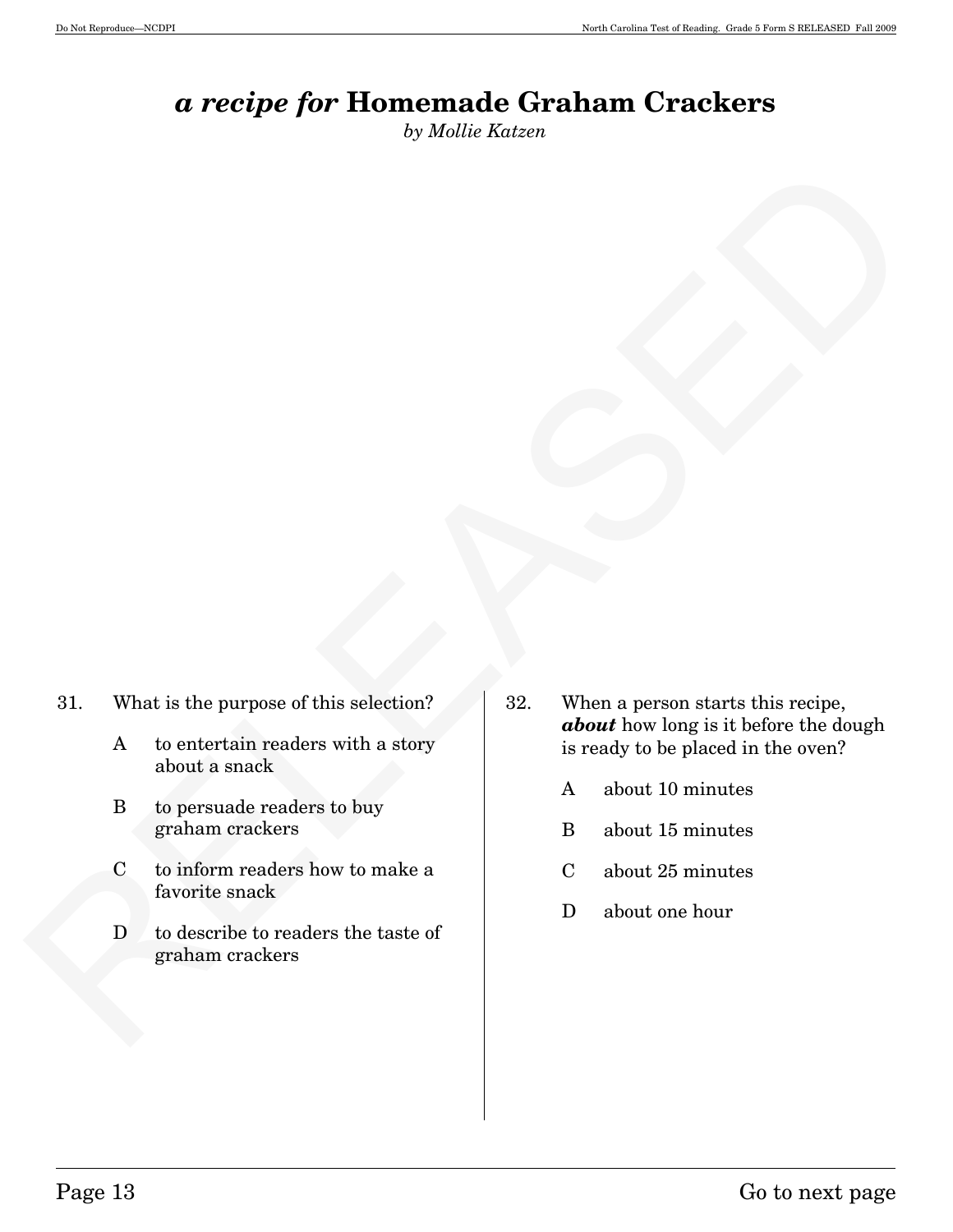33. The recipe says, "Yield: about 3 dozen." What does the word *yield* mean?

- A amount of dough
- B number produced
- C preparation time
- D serving size
- 34. Which step belongs in box 1?



- A melt the butter and honey
- B roll the dough
- C mix the dry ingredients
- D set a timer for 10 minutes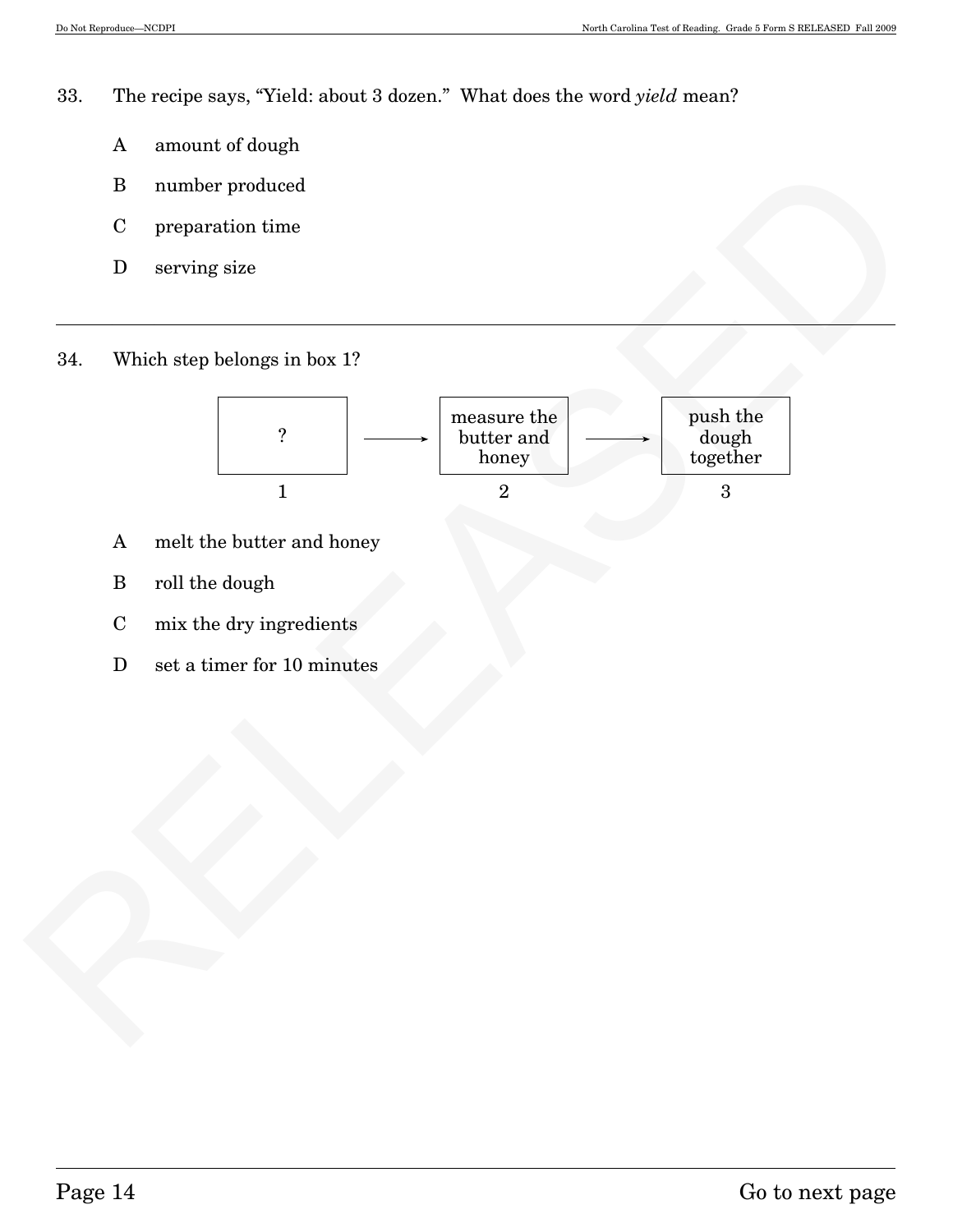- 35. In step 3, what is being mixed with a fork?
	- A the dry ingredients
	- B the butter and the honey
	- C the flour and the butter
	- D the six ingredients
- 36. What would make it easier for someone to follow this recipe?
	- A divide step 3 into several smaller steps
	- B include a drawing of how to mix with a fork
	- C include a drawing of measuring spoons
- A the by mysearent and the horse of the back of the back of the back of the back of the back of the back of the back of the back of the six ingredients.<br>
Distribute a direction of the six ingredients<br>  $\frac{1}{2}$  include a d D list the three steps before listing the ingredients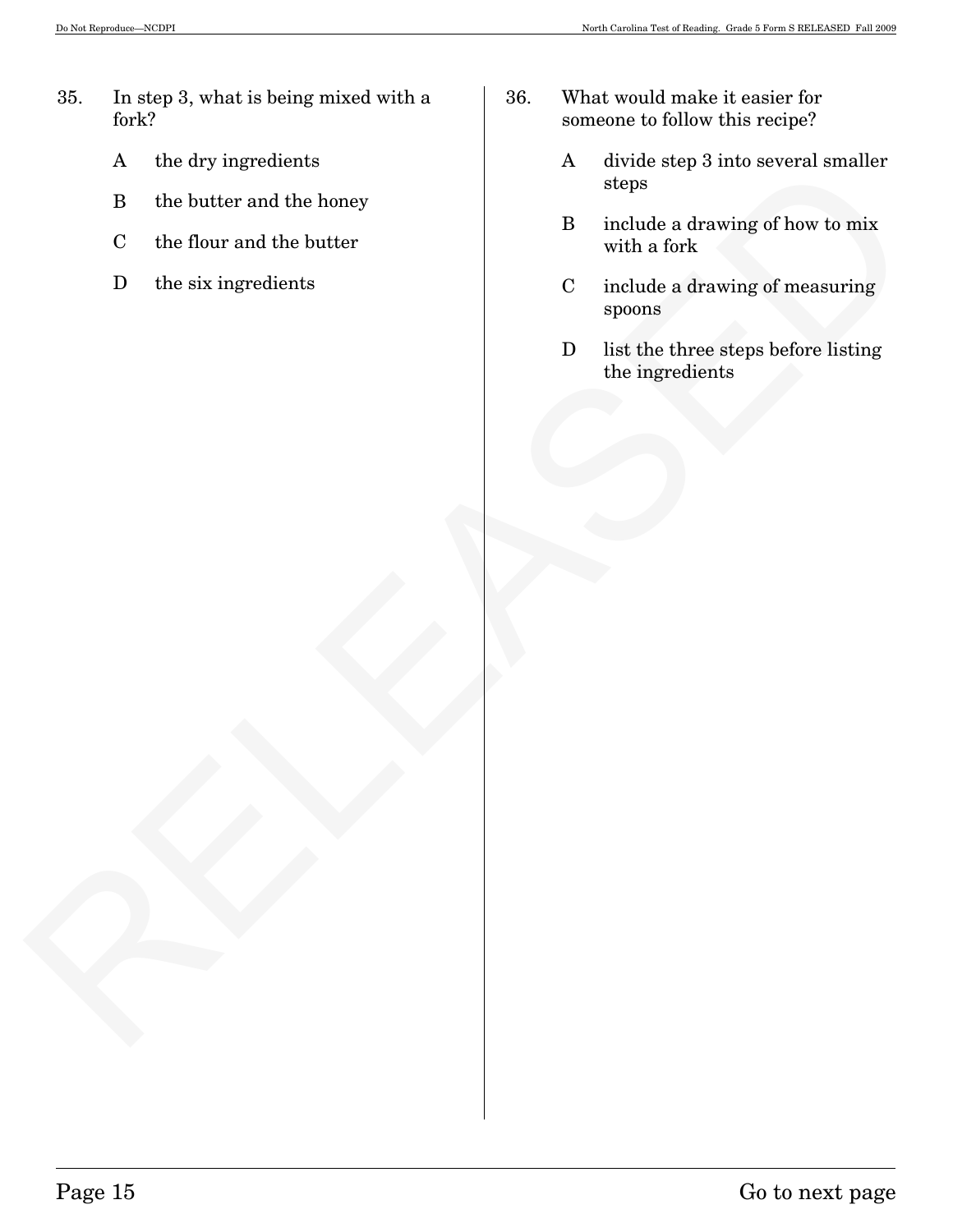# **Weirdest of All**

*by Melanie A. Stinson* 

"If anyone sees, I'll have to leave town." Gordon looked both ways down the school hallway. He hoped his body would hide Zee, who was slipping her special home-baked pumpkin seeds into his backpack. Gordon was planning to invent a new recipe.

 "Secrets have a way of getting out," Zee said, bright clothes and red hair flashing like neon.

 "The Weirdos," Lion jeered as he and his buddies swaggered up. "Born weird. Dress weird. Act weird."

 "Weird, how?" Zee asked. "As in magical? As in wizards and elves? Do you mean mysteriously strange, fantastic, or just plain eerie?"

 Zee's good with words, Gordon thought. She uses words to dance around Lion's teasing.

 "Weird's what I mean," Lion said, frowning at Zee.

 Gordon hunched his shoulders. Weird was exactly how he felt. And if Lion found out his secret, he'd be weirdest of all.

The worse seen (Th hove to leave a in twist Line mound at<br>note. The control of the signal in the signal of the signal in the signal of the signal in the signal in the signal in the signal in the signal in the signal in th Lion held out his lunch bag. Gordon reluctantly traded with him. If he didn't, Lion would tease him all day, and Gordon couldn't stand that. It was bad enough that Gordon's own brain always kept him worrying about whether his haircut was funny-looking and whether his clothes looked OK. Embarrassing.

 "You bring in great lunches, Gordo," said Lion. "That cheesy bread smothered in spaghetti sauce–*mamma mia!*"

 Everyone knew Lion's lunches were the worst. Gordon had once thrown away a pickle-and-peanut-butter sandwich.

 Zee nudged Gordon, and he followed her, head down.

"I wish Lion would stop," Gordon grumbled as he and Zee strolled downtown after school. "I wish he'd eat his own lunches."

 "He's not going to," Zee said. She stopped in front of a poster. "Not till we make him understand that it's unacceptable for him to act the way he does toward us." She pointed to the poster, which read COMMUNITY BAKE-OFF.

 "Oh no," Gordon said. "No way am I entering that."

"You'd win."

 "Maybe. But the teasing would never stop."

 Zee looked at him. "Don't you want to be legitimate?"

"What's that?"

"Recognized for the talent you are."

 Gordon mumbled, "Gotta go," and started walking away. He could hear Zee calling him, but he didn't stop until he reached his kitchen. By then, Gordon realized that he *did* want to enter that contest–to see if he could win and to prove he was–what was that word? *Legitimate*.

 Gordon took a deep breath. What if he entered the contest and Lion found out?

Four days, a dozen egg whites, and a bottle of vanilla extract later, Gordon was famous in his hometown. The newspaper even ran a story about him.

 The next day, he'd have to face his classmates. He knew just how he'd do it, too.

 "You *bake*?" Lion scoffed as Gordon entered the classroom armed with a tray. "You bake things, like a girl?" Lion waved the newspaper photo of Gordon in a baker's hat.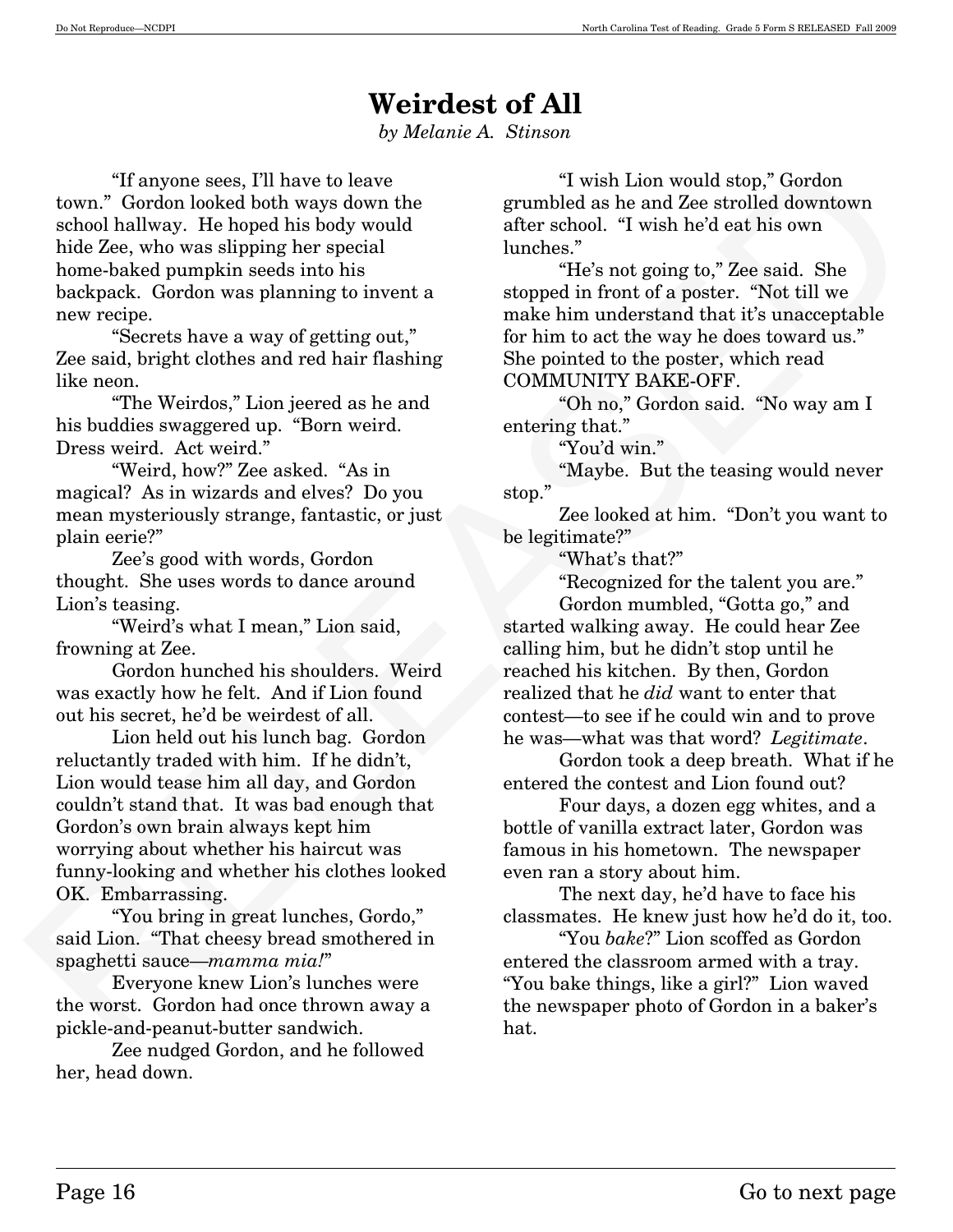"Yes, he bakes," Zee said. "See? 'Grand Prize Winner, Community Bake-Off. Prize: Fifty dollars.'"

Lion laughed harder.

Gordon uncovered his tray of prizewinning cookies.

 "Gordon's magic recipe," Zee bragged. Lion eyed the cookies with suspicion. "What's in them?"

 "Great bakers never give out their secrets." Zee bit into one. "Mmmm. Still warm."

 A crowd gathered around them. Hands reached. Mouths opened. Cookies disappeared.

 "I think it's cool that you bake, Gordon," Stephanie said.

 "Lion, you love his lunches," Zee prompted.

 "*Gordo* made those lunches?" Lion said, dumbfounded. His stomach growled. He reached for the last cookie, but Zee snatched and swallowed it in one fluid move.

 The whole class laughed. Lion glared. Gordon removed a cookie from his backpack. "Saved one just for you, Lion. Two dollars."

"Nobody else paid," Lion said.

 "Nobody else treats us as bad as you do," Zee scolded. "You want that for free, you treat us like classmates."

 "And promise never to bug us again," Gordon added.

"Can't promise."

 "No cookie, then," Gordon said. Lion's stomach rumbled louder.

"Sounds like you're starving," said Zee.

 "My mom burned dinner *again* last night, so I skipped it," Lion admitted. "Now you know. Breakfast's as bad as lunch." He sized up the duo. "If that cookie makes me sick, all promises are off."

 Gordon handed him the cookie. Lion wolfed it down. "So it's good. What else do you bake, Gordo–n?"

 Zee answered, "Cakes, pies, baked Alaska."

 Lion thought for a moment, then said, "My birthday's next week. Could you do the cake?"

"Maybe," Gordon said.

 "Chocolate? With pudding and marshmallows?"

"That's doable," said Gordon.

 "One problem, though," Zee said. "Cakes made by champion bakers cost money."

"What do you mean?"

 "Weirdest-of-all cake," Gordon surprised himself by saying. "It's not free."

"You're a laugh a minute. How

much?"

"Ten dollars."

Lom implement nature. The main terms is the point in the solution in the spin of the column to contour map the column relation of the column of the column of the column of the column of the column of the column of the col The room grew quiet. Lion licked the icing off his fingers. "Guess my mom would pay that–to support our town's most promising baker."

 Gordon grinned. Most promising baker, he thought. Legitimate, at last.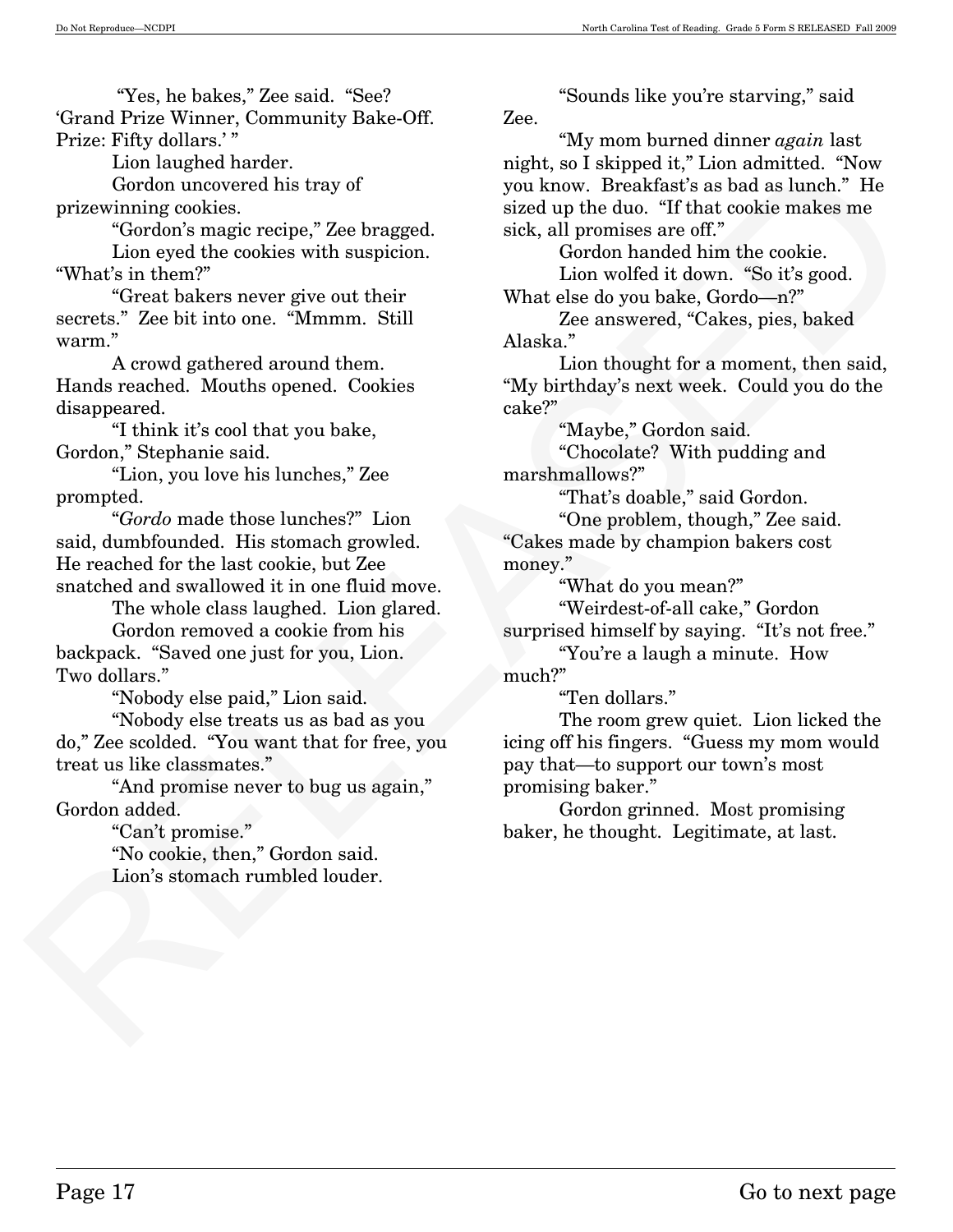- 37. At the end of the selection, which statement describes Lion?
	- A He is bored with childish games.
	- B He reaches out to help another person.
	- C He appreciates another person's talents.
	- D He worries too much about how he looks.
- 38. Which *best* describes Lion at the beginning of the selection?
	- A a bully
	- B a friend
	- C a comic
	- D a coward
- 39. Which two students approve of Gordon's baking before Gordon and Lion settle their differences?
	- A Gordon and Zee
	- B Lion and Gordon
	- C Zee and Stephanie
	- D Stephanie and Lion
- 40. Which adjectives *best* describe Zee?
	- A shy and anxious
	- B proud and selfish
	- C funny-looking and confused
	- D self-confident and supportive
- 41. Which statement *best* describes Gordon?
	- A Gordon is often mean-spirited.
	- B Gordon likes to spend time alone.
	- C Gordon wants to be Lion's friend.
	- D Gordon worries about what people think.
- Experiment and the Marina Contents and the Solution of The Marine Contents and Scheme of The Marine Contents are the specified that the beginning of the selection?<br>
2. Which heat describes labels, and the selection?<br>
2. Wh 42. What is the importance of Lion calling Gordon by his full name near the end of the story?
	- A Lion is showing respect for Gordon.
	- B Lion knows Gordon dislikes his name.
	- C Lion is showing off his sense of humor.
	- D Lion wants to flatter and please Gordon.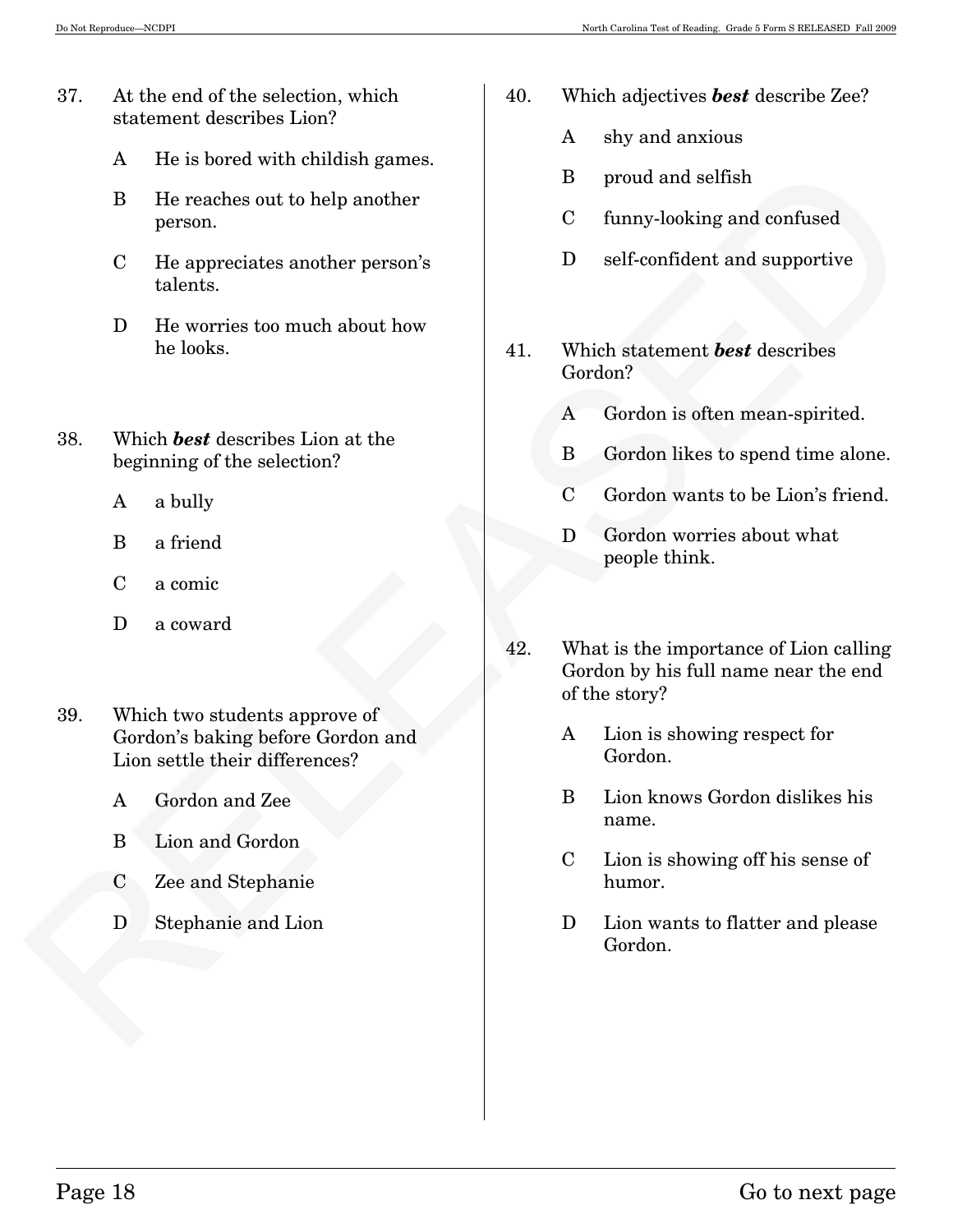### 43. Which experience is *most similar* to Gordon's experience at the bake-off?

- A cooking dinner for friends
- B playing on a team
- C singing in a choir
- RELEASED D winning a writing contest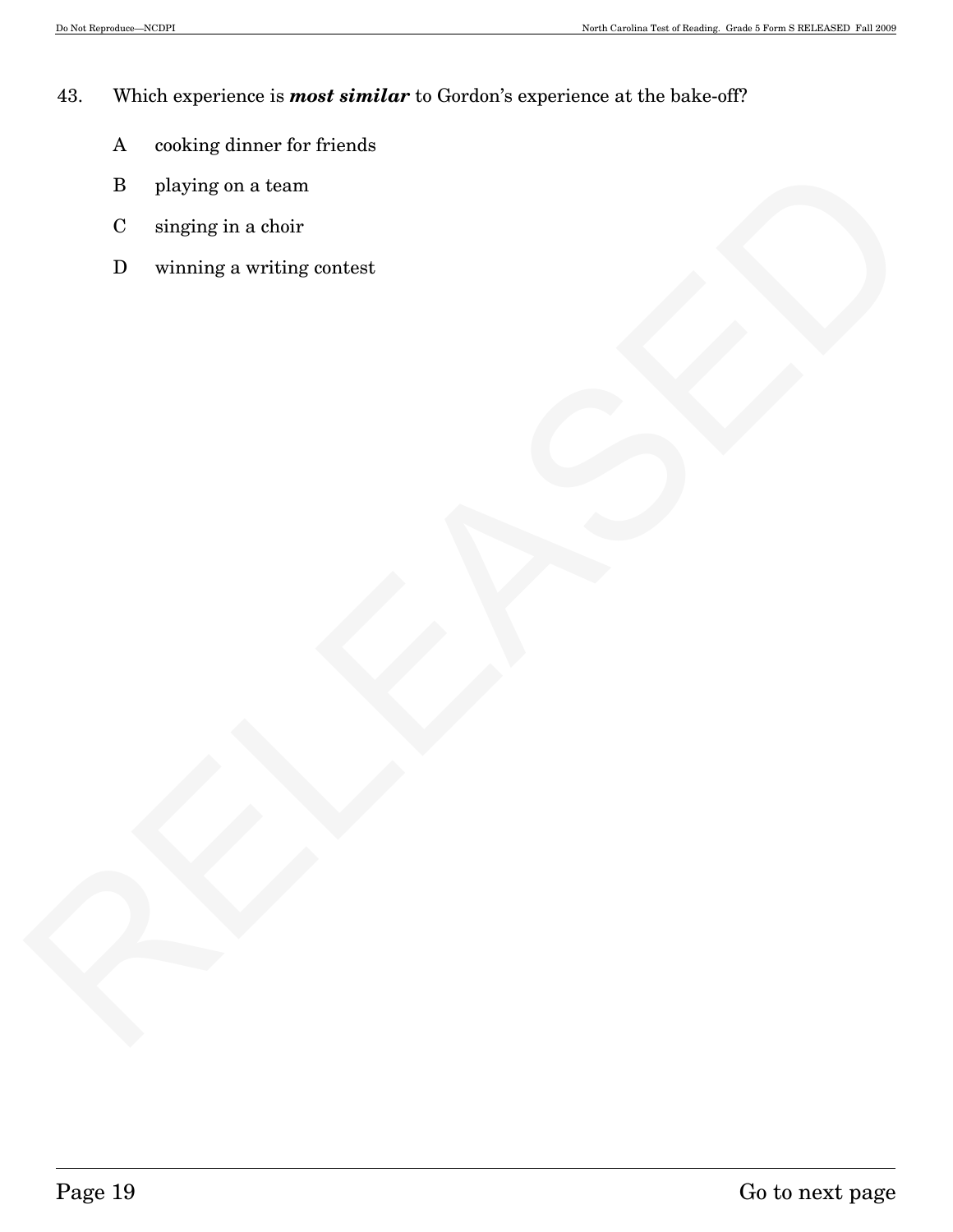# **Yellowstone National Park**

Yellowstone was the first national park in all the world. It is famous for its spouting geysers (GĪ-zerz), bubbling mudpots, hot springs, and beautiful scenery. About 500 tourists travelled to Yellowstone the first year it was open. Now, over two million people drive through the park every year.

Yellowstone is 3,472 square miles (8,992 sq km). Almost all of the park is in the northwest corner of Wyoming, with the remainder in Idaho and Montana.

The park gets its name from a golden canyon in the area. A waterfall that is higher than Niagara Falls drops 308 feet (94 m) into a canyon with yellow stone walls. The yellow stone of the canyon was once thought to be gold.

Yellowstone Park has over 200 active geysers, which is more than in all the rest of the world combined. Yet all of Yellowstone's geysers are different. Beehive Geyser shoots water over 200 feet (61 m) high. Riverside Geyser sprays at an angle, not straight up. Old Faithful is the most famous of Yellowstone's geysers. About once every 65 minutes, it spouts a column of water about 130 feet (40 m) high. The jet usually lasts from 2 to 5 minutes.

Yellowstone has many hot springs, or pools, in various colors. The largest hot spring in the park is Grand Prismatic. It is 370 feet (113 m) across. Mudpots are hot springs with smaller supplies of water. The small amount of moisture mixes with acid gases. Sometimes, rising bubbles of gas fling mud several feet high.

The mudpots come in a variety of colors: cream, grey, black, and even pink.

One of Yellowstone's geysers first erupted in a parking lot underneath a car. People nearby thought the car's radiator was boiling over. That's how the geyser got the name Radiator Geyser.

Yellowstone is one of the few places in the United States where people can see wild buffalo, or bison. In the early 1800s, millions of buffalo roamed across the United States. After 100 years of hunting, less than

What makes a geyser go off? Water soaks into the ground near molten rock, or magma. It is heated to temperatures as high as 400 degrees Fahrenheit (204°C). The water is unable to boil at the normal temperature because of the weight of the water above.



The water then becomes superheated. Steam and bubbles form as the pressure builds. Suddenly, a spout of hot vapor and water is forced to the surface and high into the air. As the water seeps back down, the process starts again.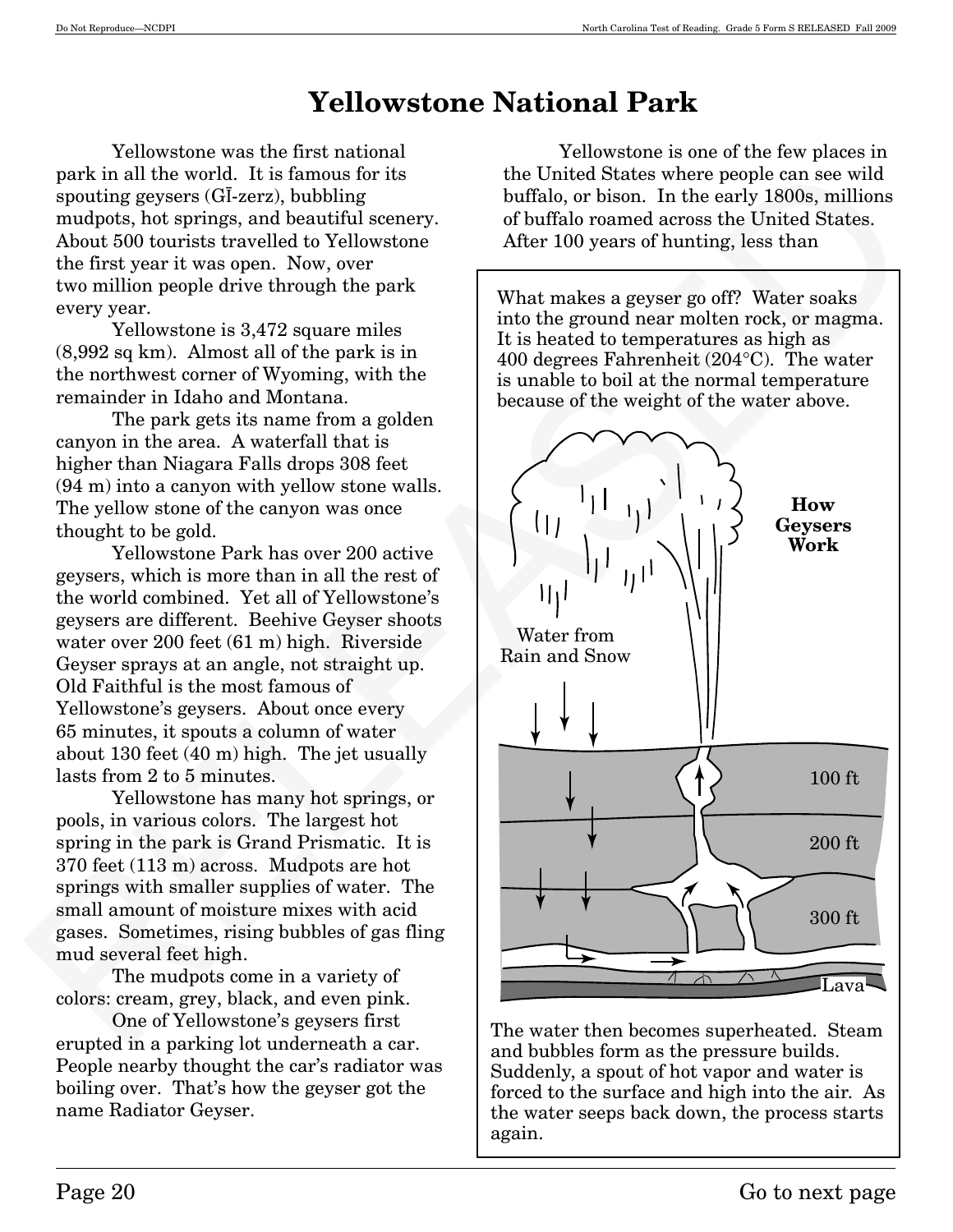100 wild bison were left–all in Yellowstone. The bison in Yellowstone were then protected from hunters. A man known as "Buffalo Jones" took more bison to

Yellowstone and cared for them. Over time, the herd grew. Yellowstone bison now number about 3,000.

- 44. What is the purpose of this selection?
	- A to describe wild bison to the reader
	- B to inform the reader about a national park
	- C to persuade the reader to visit Yellowstone
	- D to entertain the reader with stories of geysers
- 45. How are Beehive Geyser and Old Faithful alike?
	- A Both are named after insects.
	- B Both spray at an angle, not straight up.
	- C Both produce a water column at least 125 feet high.
	- D Both produce a water column at least once an hour.
- 46. What *best* describes a geyser's action?
	- A blazing
	- B repeating
	- C rare event
	- D natural disaster
- 47. How is a mudpot different from other geysers?
	- A It is yellow.
	- B It is inactive.
	- C It has less water.
	- D It contains magma.
- Futuristo Jones' took more bison to <br>
A<br>
4. What is the purpose of this selection?<br>
A<br>  $\mu$  to describe wild bison to the<br>
recolar<br>
B<br>  $\mu$  incomment the weader about a<br>
Release of paysers<br>
C the presenting<br>
C rare event<br> 48. What is the *most likely* reason "Buffalo Jones" brought bison to Yellowstone?
	- A to rebuild the population of an endangered species
	- B to control the excess grass growing in the park
	- C to make the park look like it did in the 1800s
	- D to provide animals for tourists to hunt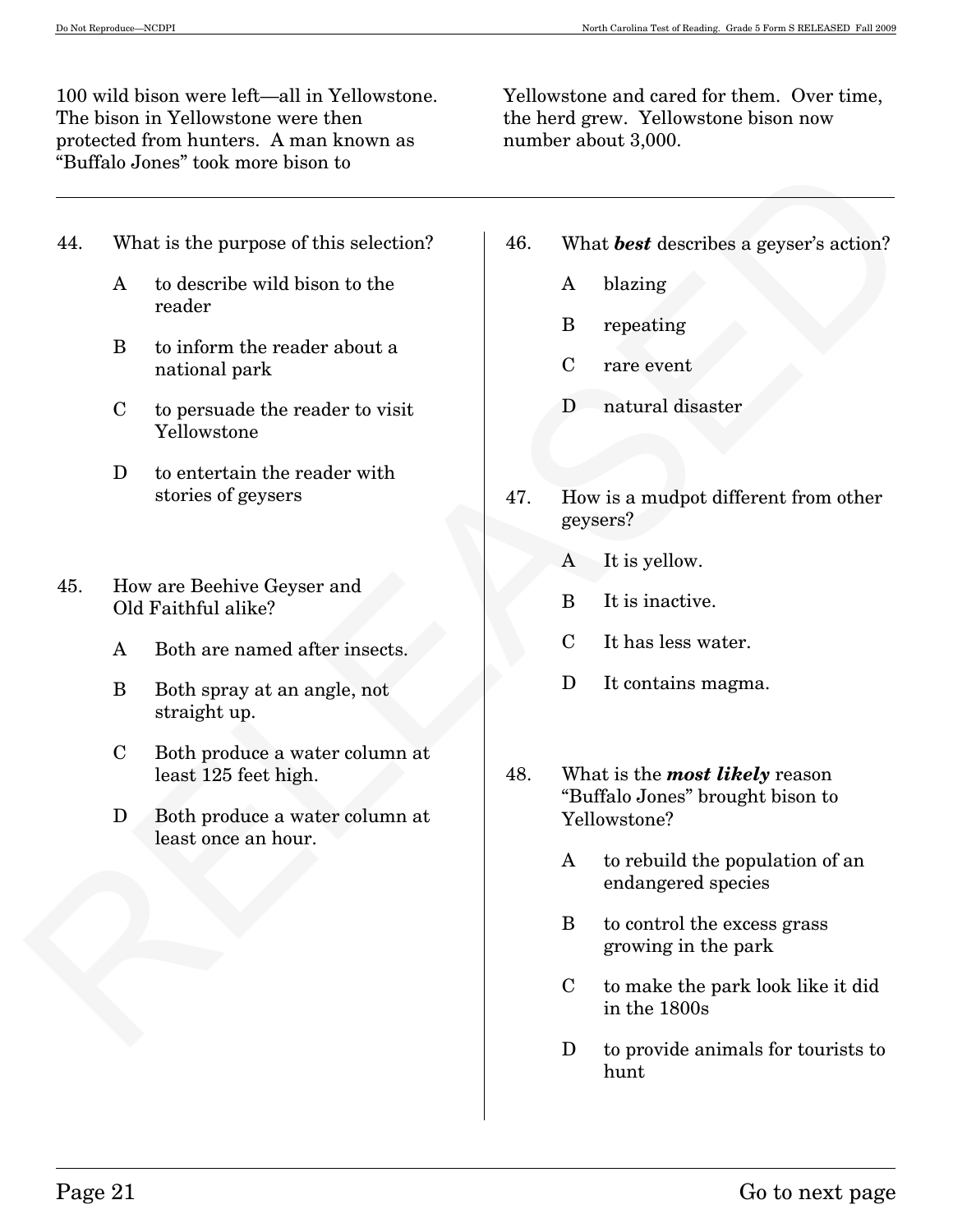- 49. What is emphasized with the diagram of a geyser?
	- A the importance of the geyser
	- B the force that produces a geyser
	- C the geyser's nearness to Earth's core
	- D the process involved in a geyser's eruption
- 50. Which statement *best* completes the graphic organizer?



- A Water is forced to the surface.
- B Water weighs more than normal water.
- C Water soaks into the ground near magma.
- D Water is unable to boil at normal boiling point.



### **End of Reading Comprehension**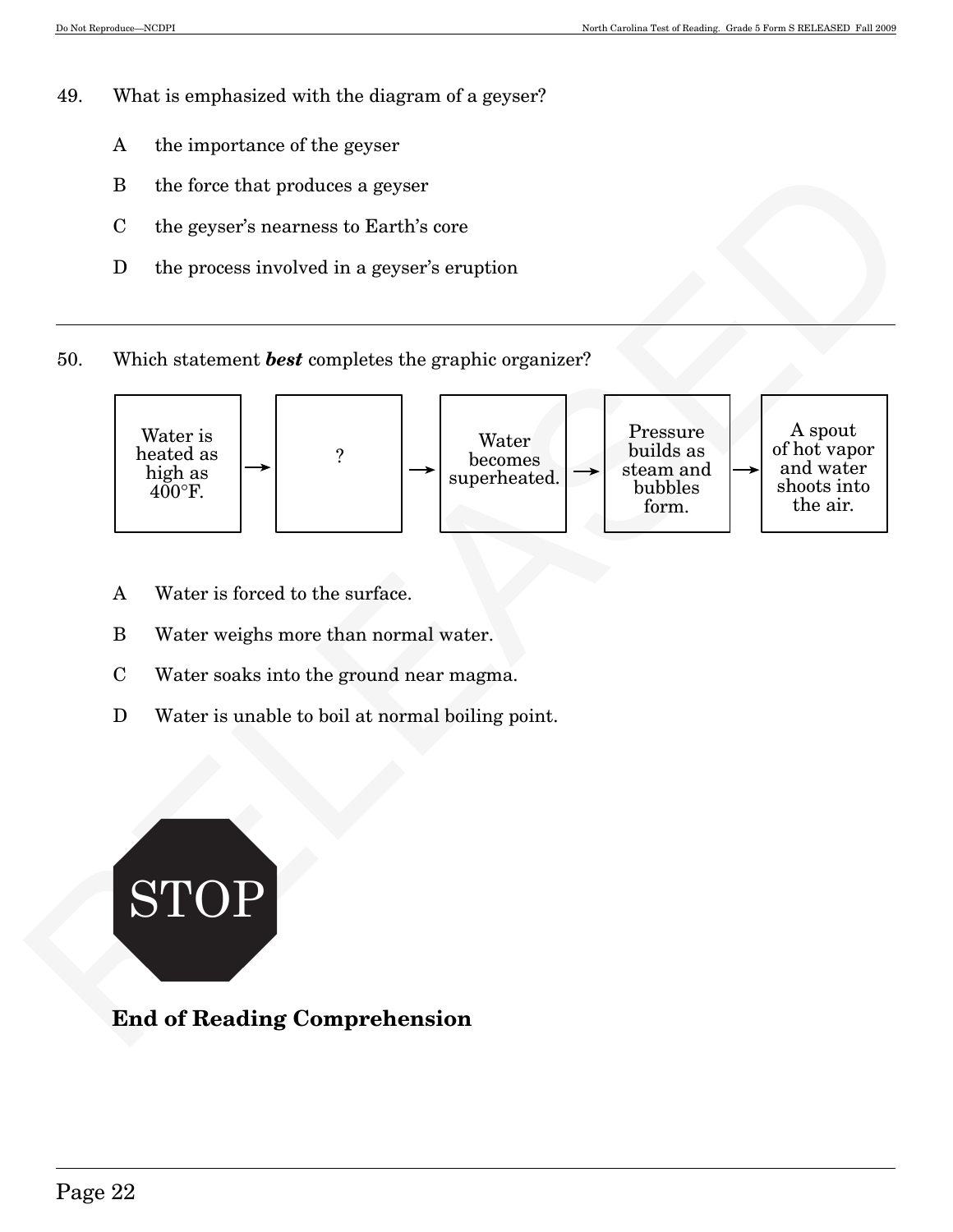### ACKNOWLEDGMENTS

 $\label{eq:21} \textbf{K}=\textbf{K}^T\mathbf{K}^T\mathbf{K}^T\mathbf{K}^T\mathbf{K}^T\mathbf{K}^T\mathbf{K}^T\mathbf{K}^T\mathbf{K}^T\mathbf{K}^T\mathbf{K}^T\mathbf{K}^T\mathbf{K}^T\mathbf{K}^T\mathbf{K}^T\mathbf{K}^T\mathbf{K}^T\mathbf{K}^T\mathbf{K}^T\mathbf{K}^T\mathbf{K}^T\mathbf{K}^T\mathbf{K}^T\mathbf{K}^T\mathbf{K}^T\mathbf{K}$ The North Carolina Department of Public Instruction wishes to express gratitude to the following authors and publishers, whose generous permission to reprint literary selections has made these tests possible. Every effort has been made to locate the copyright owners of material reprinted in this test booklet. Omissions brought to our attention will be corrected in subsequent editions.

"Box Turtle" from *Summer Stories* by Nola Thacker. Copyright © 1988 by Nola Thacker. Used by permission of HarperCollins Publishers. (Pg. 49—53).

"Goaltending" by Janae J. Carter from *New Moon*, November/December 2002. Reprinted with permission from *New Moon*® *The Magazine for Girls and Their Dreams*; copyright New Moon® Publishing, Duluth, MN. www.newmoon.org.

"Seneca Oil and Early America" by Kerry Lighty reprinted by permission of *Cricket* magazine, June 2002, Vol. 29, No. 10 copyright, © 2002 by Kerry J. Lighty.

"Heat Waves" by Eileen Ressler reprinted by permission of *Cricket* magazine, August 2001, Vol. 28, No. 12 copyright, © 2001 by Eileen Ressler.

"Homemade Graham Crackers" reprinted with permission from *The Enchanted Broccoli Forest* by Mollie Katzen. Copyright © 1982 by Mollie Katzen, Ten Speed Press, Berkeley, CA. www.tenspeed.com.

"Weirdest of All" by Melanie A. Stinson from *Highlights for Children*, December 2003. Copyright © 2003 by Highlights for Children, Inc., Columbus, Ohio.

"Yellowstone National Park" used with permission of Sterling Publishing Co., Inc., from *The Most Fascinating Places on Earth* by Donna E. Hicks, Illustrations by Mark A. Hicks, © 1993 by Mark Hicks & Donna Hicks. (Pg. 16—17).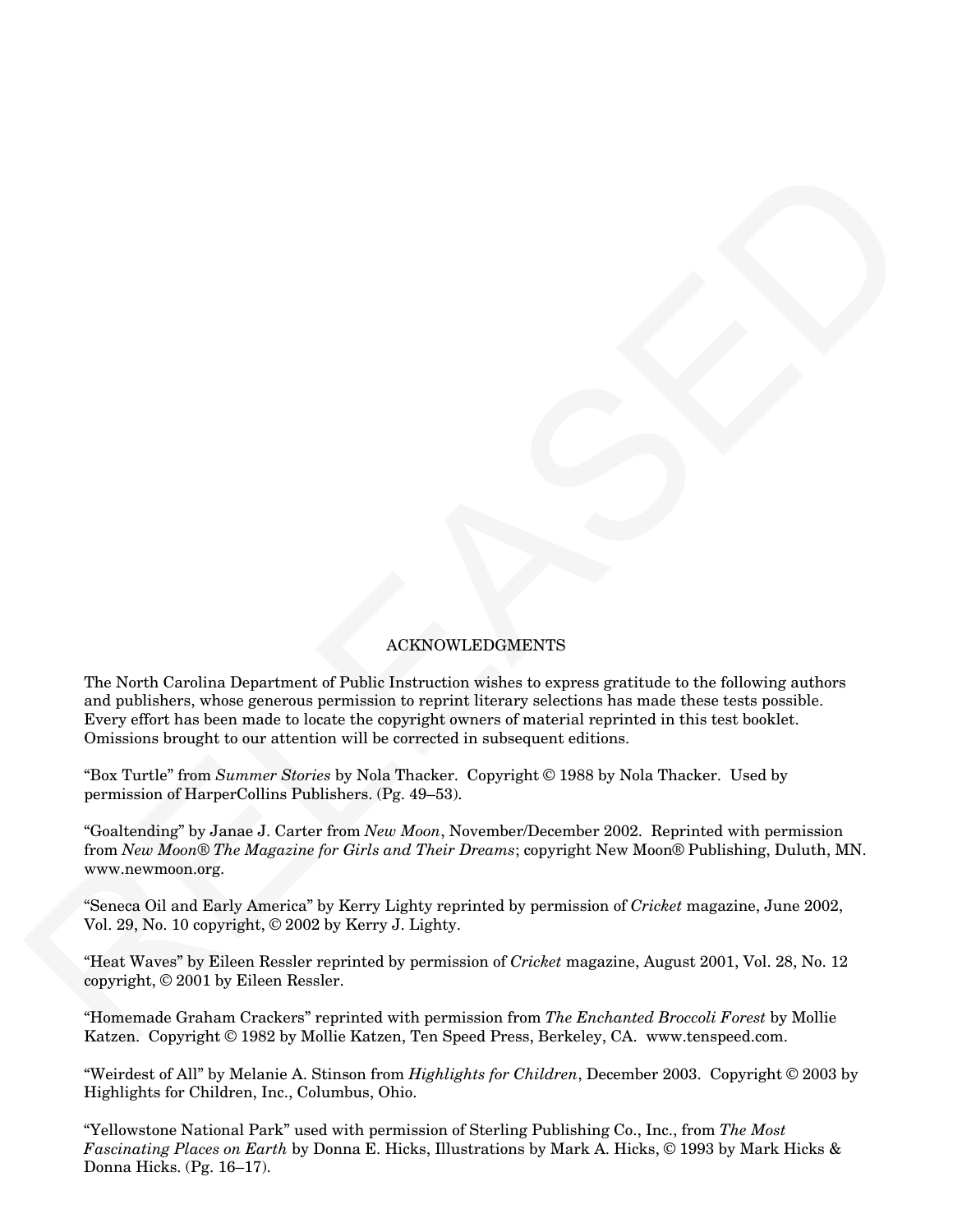| <b>Item Number</b> | <b>Correct Answer</b> | Goal                                                                                                                                                   |
|--------------------|-----------------------|--------------------------------------------------------------------------------------------------------------------------------------------------------|
|                    | D                     | 3 - Respond to selections using critical, evaluative<br>and interpretative processes,<br>comparing/contrasting/evaluating characters, events,<br>ideas |
| $\overline{2}$     | $\mathbf C$           | 2 - Reading Comprehension strategies, drawing<br>conclusions, identifying and interpreting elements of<br>fiction and nonfiction                       |
| 3                  | D                     | 3 – Respond to selections using critical, evaluative<br>and interpretative processes,<br>comparing/contrasting/evaluating characters, events,<br>ideas |
| 4                  | B                     | 3 - Respond to selections using critical, evaluative<br>and interpretative processes,<br>comparing/contrasting/evaluating characters, events,<br>ideas |
| $\overline{5}$     | D                     | 2 - Reading Comprehension strategies, drawing<br>conclusions, identifying and interpreting elements of<br>fiction and nonfiction                       |
| $6\phantom{1}6$    | B                     | 3 - Respond to selections using critical, evaluative<br>and interpretative processes,<br>comparing/contrasting/evaluating characters, events,<br>ideas |
| 7                  | D                     | 3 – Respond to selections using critical, evaluative<br>and interpretative processes,<br>comparing/contrasting/evaluating characters, events,<br>ideas |
| 8                  | B                     | 2 - Reading Comprehension strategies, drawing<br>conclusions, identifying and interpreting elements of<br>fiction and nonfiction                       |
| q                  | A                     | - Reading Comprehension strategies, drawing<br>$\overline{2}$<br>conclusions, identifying and interpreting elements of<br>fiction and nonfiction       |
| 10                 | B                     | 2 - Reading Comprehension strategies, drawing<br>conclusions, identifying and interpreting elements of<br>fiction and nonfiction                       |
| 11                 | $\mathbf{A}$          | 2 - Reading Comprehension strategies, drawing<br>conclusions, identifying and interpreting elements of<br>fiction and nonfiction                       |
| 12                 | B                     | 2 - Reading Comprehension strategies, drawing<br>conclusions, identifying and interpreting elements of<br>fiction and nonfiction                       |
| 13                 | $\mathbf C$           | 2 - Reading Comprehension strategies, drawing<br>conclusions, identifying and interpreting elements of                                                 |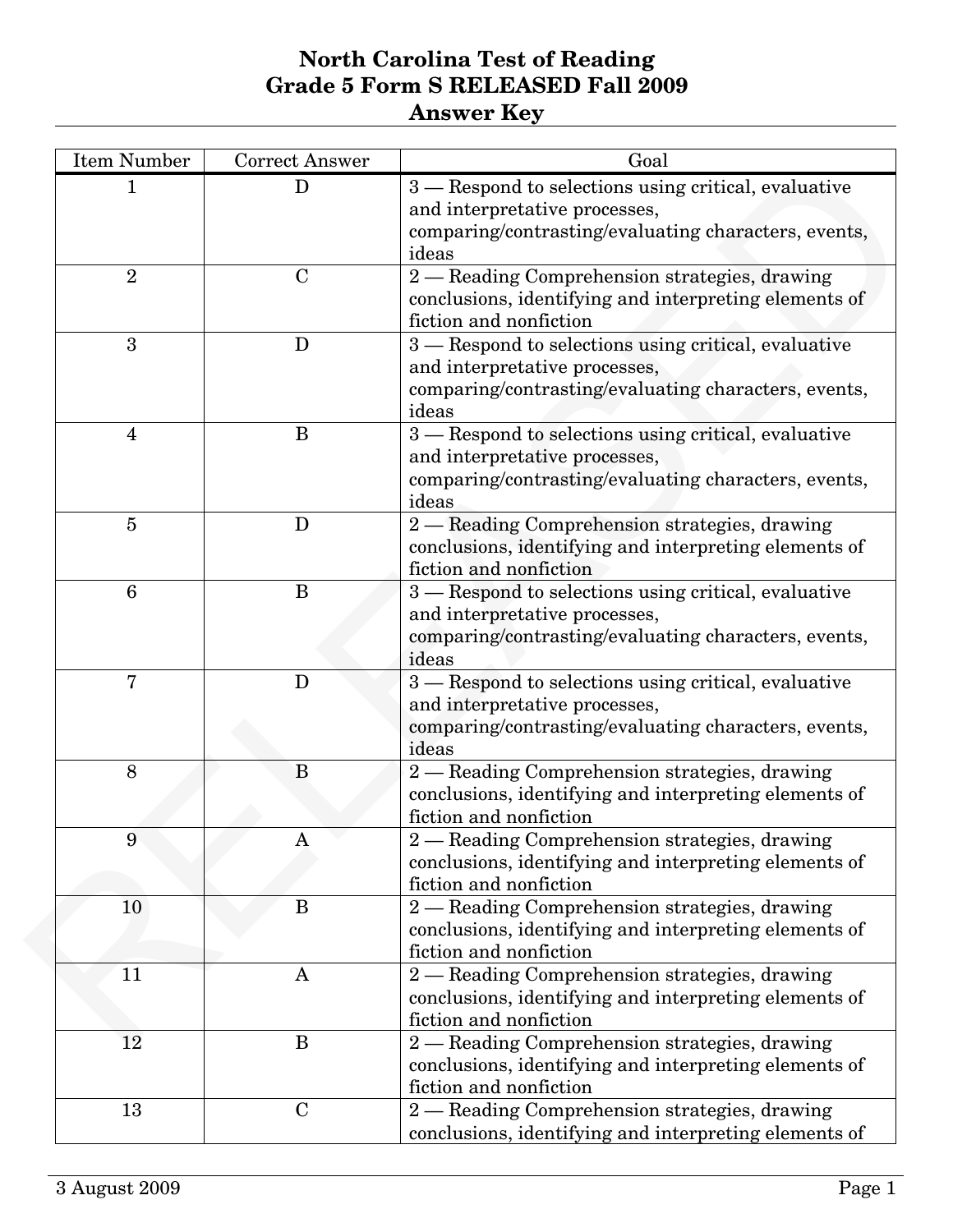|    |                | fiction and nonfiction                                |
|----|----------------|-------------------------------------------------------|
| 14 | A              | 2 - Reading Comprehension strategies, drawing         |
|    |                | conclusions, identifying and interpreting elements of |
|    |                | fiction and nonfiction                                |
| 15 | A              | 2 - Reading Comprehension strategies, drawing         |
|    |                | conclusions, identifying and interpreting elements of |
|    |                | fiction and nonfiction                                |
| 16 | D              | 1 - Vocabulary usage and decoding                     |
| 17 | $\overline{C}$ | 2 - Reading Comprehension strategies, drawing         |
|    |                | conclusions, identifying and interpreting elements of |
|    |                | fiction and nonfiction                                |
| 18 | A              | 2 - Reading Comprehension strategies, drawing         |
|    |                | conclusions, identifying and interpreting elements of |
|    |                | fiction and nonfiction                                |
| 19 | D              | 2 - Reading Comprehension strategies, drawing         |
|    |                | conclusions, identifying and interpreting elements of |
|    |                | fiction and nonfiction                                |
| 20 | A              | 1 — Vocabulary usage and decoding                     |
| 21 | $\mathbf C$    | 3 - Respond to selections using critical, evaluative  |
|    |                | and interpretative processes,                         |
|    |                | comparing/contrasting/evaluating characters, events,  |
|    |                | ideas                                                 |
| 22 | B              | 2 — Reading Comprehension strategies, drawing         |
|    |                | conclusions, identifying and interpreting elements of |
|    |                | fiction and nonfiction                                |
| 23 | D              | 2 - Reading Comprehension strategies, drawing         |
|    |                | conclusions, identifying and interpreting elements of |
|    |                | fiction and nonfiction                                |
| 24 | $\mathbf C$    | 2 - Reading Comprehension strategies, drawing         |
|    |                | conclusions, identifying and interpreting elements of |
|    |                | fiction and nonfiction                                |
| 25 | A              | 3 – Respond to selections using critical, evaluative  |
|    |                | and interpretative processes,                         |
|    |                | comparing/contrasting/evaluating characters, events,  |
|    |                | ideas                                                 |
| 26 | B              | 2 - Reading Comprehension strategies, drawing         |
|    |                | conclusions, identifying and interpreting elements of |
|    |                | fiction and nonfiction                                |
| 27 | $\bf{B}$       | 3 - Respond to selections using critical, evaluative  |
|    |                | and interpretative processes,                         |
|    |                | comparing/contrasting/evaluating characters, events,  |
|    |                | ideas                                                 |
| 28 | $\mathbf C$    | 2 - Reading Comprehension strategies, drawing         |
|    |                | conclusions, identifying and interpreting elements of |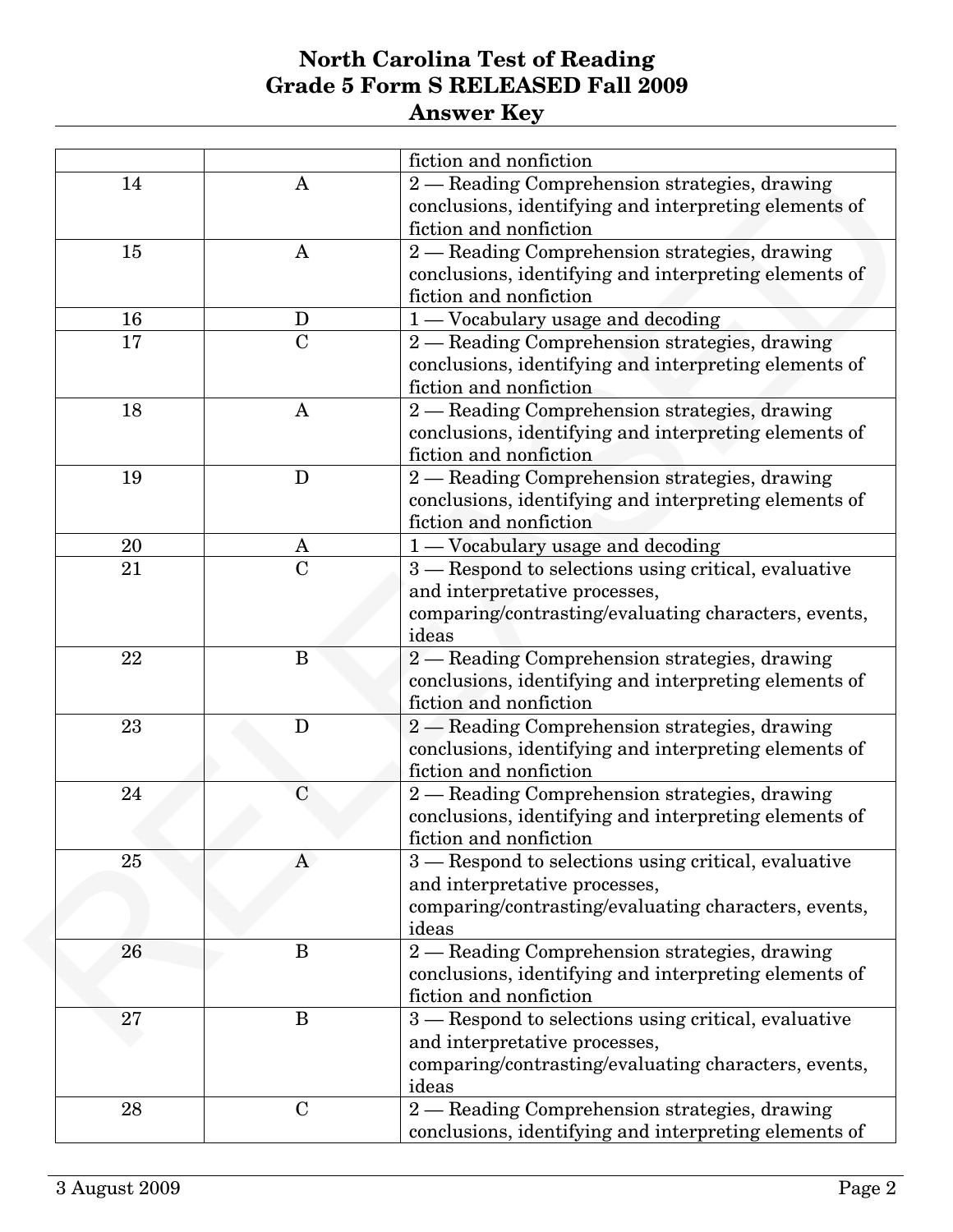|    |                | fiction and nonfiction                                |
|----|----------------|-------------------------------------------------------|
| 29 | A              | 2 - Reading Comprehension strategies, drawing         |
|    |                | conclusions, identifying and interpreting elements of |
|    |                | fiction and nonfiction                                |
| 30 | $\mathbf C$    | 2 - Reading Comprehension strategies, drawing         |
|    |                | conclusions, identifying and interpreting elements of |
|    |                | fiction and nonfiction                                |
| 31 | $\mathbf C$    | 2 - Reading Comprehension strategies, drawing         |
|    |                | conclusions, identifying and interpreting elements of |
|    |                | fiction and nonfiction                                |
| 32 | B              | 1 — Vocabulary usage and decoding                     |
| 33 | B              | 1 - Vocabulary usage and decoding                     |
| 34 | $\overline{C}$ | 2 - Reading Comprehension strategies, drawing         |
|    |                | conclusions, identifying and interpreting elements of |
|    |                | fiction and nonfiction                                |
| 35 | D              | 2 - Reading Comprehension strategies, drawing         |
|    |                | conclusions, identifying and interpreting elements of |
|    |                | fiction and nonfiction                                |
| 36 | $\mathbf{A}$   | 2 - Reading Comprehension strategies, drawing         |
|    |                | conclusions, identifying and interpreting elements of |
|    |                | fiction and nonfiction                                |
| 37 | $\mathbf C$    | 3 - Respond to selections using critical, evaluative  |
|    |                | and interpretative processes,                         |
|    |                | comparing/contrasting/evaluating characters, events,  |
|    |                | ideas                                                 |
| 38 | A              | 3 – Respond to selections using critical, evaluative  |
|    |                | and interpretative processes,                         |
|    |                | comparing/contrasting/evaluating characters, events,  |
|    |                | ideas                                                 |
| 39 | $\overline{C}$ | 2 - Reading Comprehension strategies, drawing         |
|    |                | conclusions, identifying and interpreting elements of |
|    |                | fiction and nonfiction                                |
| 40 | D              | 3 – Respond to selections using critical, evaluative  |
|    |                | and interpretative processes,                         |
|    |                | comparing/contrasting/evaluating characters, events,  |
|    |                | ideas                                                 |
| 41 | D              | 3 - Respond to selections using critical, evaluative  |
|    |                | and interpretative processes,                         |
|    |                | comparing/contrasting/evaluating characters, events,  |
|    |                | ideas                                                 |
| 42 | A              | 3 – Respond to selections using critical, evaluative  |
|    |                | and interpretative processes,                         |
|    |                | comparing/contrasting/evaluating characters, events,  |
|    |                |                                                       |
|    |                | ideas                                                 |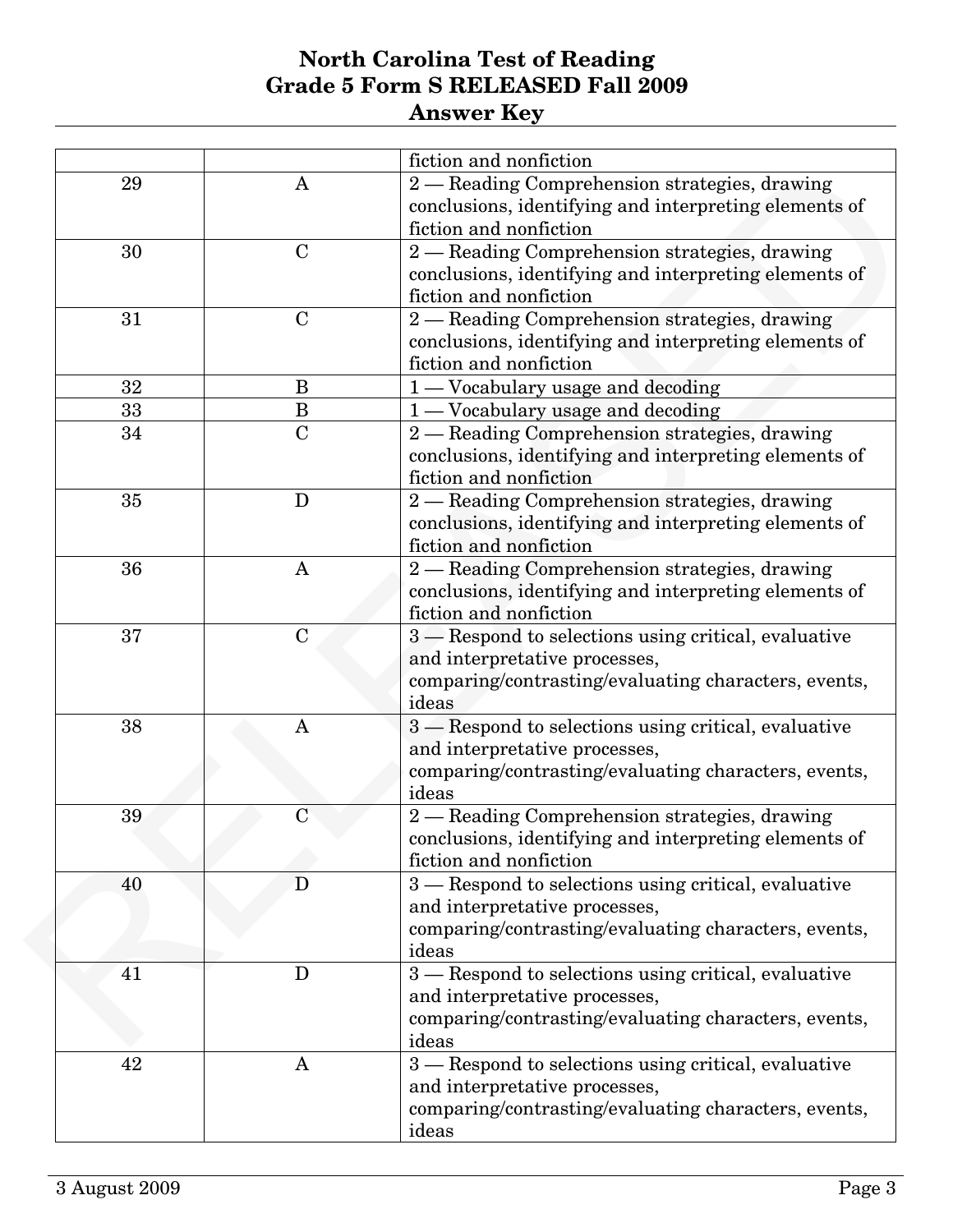| 43<br>2 - Reading Comprehension strategies, drawing<br>D<br>conclusions, identifying and interpreting elements of<br>fiction and nonfiction<br>2 - Reading Comprehension strategies, drawing<br>B<br>44<br>conclusions, identifying and interpreting elements of<br>fiction and nonfiction<br>2 - Reading Comprehension strategies, drawing<br>45<br>$\mathbf C$<br>conclusions, identifying and interpreting elements of<br>fiction and nonfiction<br>46<br>B<br>2 - Reading Comprehension strategies, drawing<br>conclusions, identifying and interpreting elements of<br>fiction and nonfiction<br>2 - Reading Comprehension strategies, drawing<br>47<br>$\mathbf C$<br>conclusions, identifying and interpreting elements of<br>fiction and nonfiction<br>3 – Respond to selections using critical, evaluative<br>48<br>A<br>and interpretative processes,<br>comparing/contrasting/evaluating characters, events,<br>ideas<br>2 - Reading Comprehension strategies, drawing<br>49<br>D<br>conclusions, identifying and interpreting elements of<br>fiction and nonfiction<br>2 - Reading Comprehension strategies, drawing<br>50<br>D |
|---------------------------------------------------------------------------------------------------------------------------------------------------------------------------------------------------------------------------------------------------------------------------------------------------------------------------------------------------------------------------------------------------------------------------------------------------------------------------------------------------------------------------------------------------------------------------------------------------------------------------------------------------------------------------------------------------------------------------------------------------------------------------------------------------------------------------------------------------------------------------------------------------------------------------------------------------------------------------------------------------------------------------------------------------------------------------------------------------------------------------------------------|
|                                                                                                                                                                                                                                                                                                                                                                                                                                                                                                                                                                                                                                                                                                                                                                                                                                                                                                                                                                                                                                                                                                                                             |
|                                                                                                                                                                                                                                                                                                                                                                                                                                                                                                                                                                                                                                                                                                                                                                                                                                                                                                                                                                                                                                                                                                                                             |
|                                                                                                                                                                                                                                                                                                                                                                                                                                                                                                                                                                                                                                                                                                                                                                                                                                                                                                                                                                                                                                                                                                                                             |
|                                                                                                                                                                                                                                                                                                                                                                                                                                                                                                                                                                                                                                                                                                                                                                                                                                                                                                                                                                                                                                                                                                                                             |
|                                                                                                                                                                                                                                                                                                                                                                                                                                                                                                                                                                                                                                                                                                                                                                                                                                                                                                                                                                                                                                                                                                                                             |
|                                                                                                                                                                                                                                                                                                                                                                                                                                                                                                                                                                                                                                                                                                                                                                                                                                                                                                                                                                                                                                                                                                                                             |
|                                                                                                                                                                                                                                                                                                                                                                                                                                                                                                                                                                                                                                                                                                                                                                                                                                                                                                                                                                                                                                                                                                                                             |
| conclusions, identifying and interpreting elements of<br>fiction and nonfiction                                                                                                                                                                                                                                                                                                                                                                                                                                                                                                                                                                                                                                                                                                                                                                                                                                                                                                                                                                                                                                                             |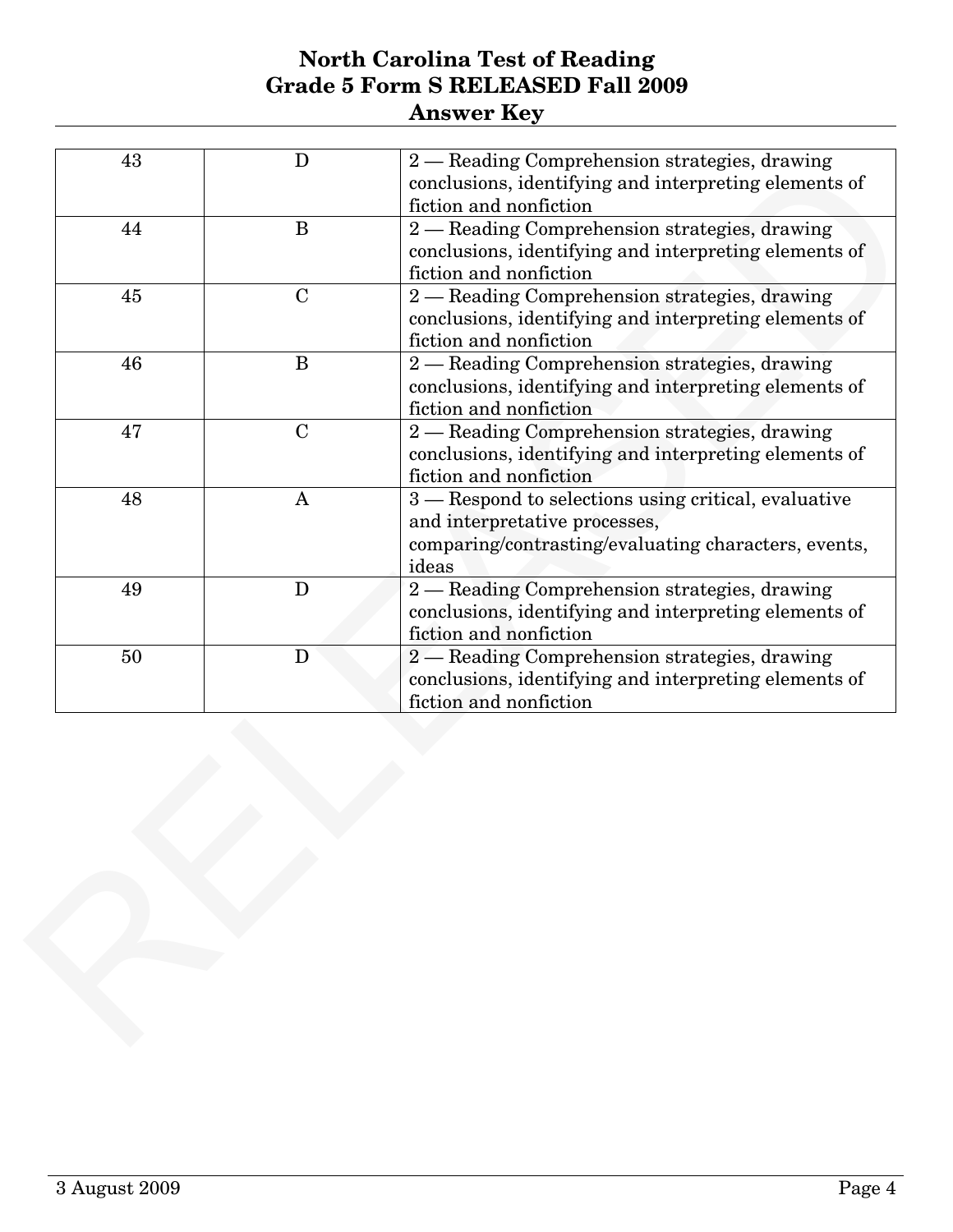### **North Carolina Test of Reading Grade 5 Form S RELEASED Fall 2009 Raw to Scale Score Conversion**

| <b>Raw Score</b>      | <b>Scale Score</b> |
|-----------------------|--------------------|
| $\boldsymbol{0}$      | $321\,$            |
| $\overline{1}$        | 321                |
| $\overline{2}$        | $322\,$            |
| $\overline{3}$        | 323                |
| $\overline{4}$        | $323\,$            |
| $\overline{5}$        | 324                |
| $\overline{6}$        | 325                |
| $\overline{7}$        | 326                |
| $\overline{8}$        | 327                |
| $\boldsymbol{9}$      | 328                |
| $10\,$                | 329                |
| 11                    | 330                |
| $12\,$                | 331                |
| $13\,$                | 332                |
| $14\,$                | 333                |
| $15\,$                | 334                |
| $16\,$                | 335                |
| 17                    | 336                |
| 18                    | 337                |
| $19\,$                | 338                |
| $20\,$                | 339                |
| 21                    | 340                |
| $22\,$                | 341                |
| 23                    | 342                |
| 24                    | 343                |
| $25\,$                | 344                |
| ${\bf 26}$            | 345                |
|                       |                    |
| 27<br>$\overline{28}$ | 346                |
|                       | 346                |
| 29                    | 347                |
| 30                    | 348                |
| 31                    | 349                |
| $32\,$                | 350                |
| 33                    | 351                |
| 34                    | $351\,$            |
| $35\,$                | 352                |
| $36\,$                | 353                |
| 37                    | 354                |
| $38\,$                | 355                |
| $39\,$                | 356                |
| $40\,$                | 357                |
| 41                    | 358                |